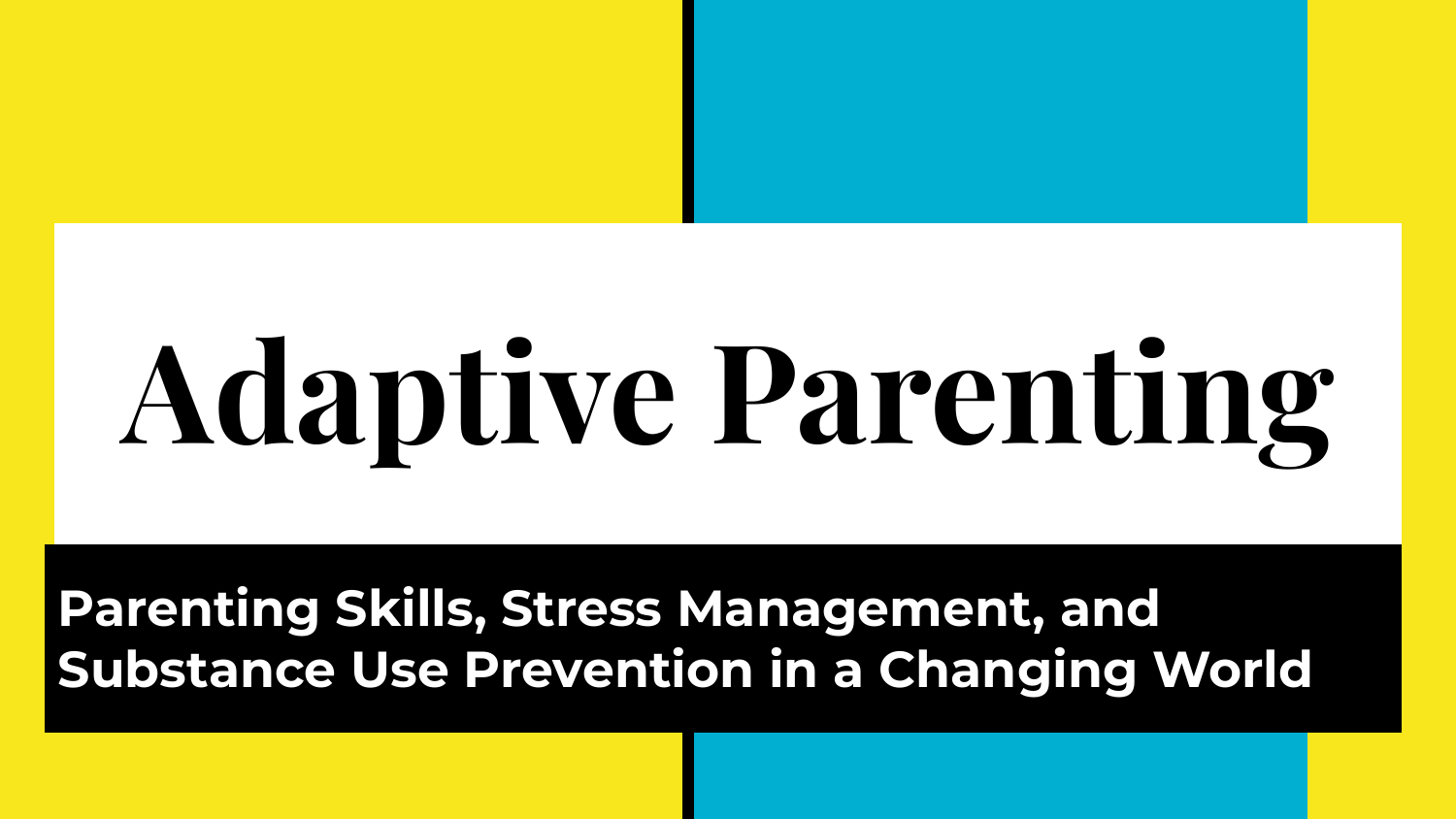## House Keeping Items

- Everyone is muted
- Feel free to ask questions throughout the presentation
	- Unmute yourselves or use the chat feature located at the bottom of your screen
- **Confidentiality**
- Powerpoint will be available on our website
	- [www.harrisonyouthcouncil.org/links](http://www.harrisonyouthcouncil.org/links)
- Survey at the end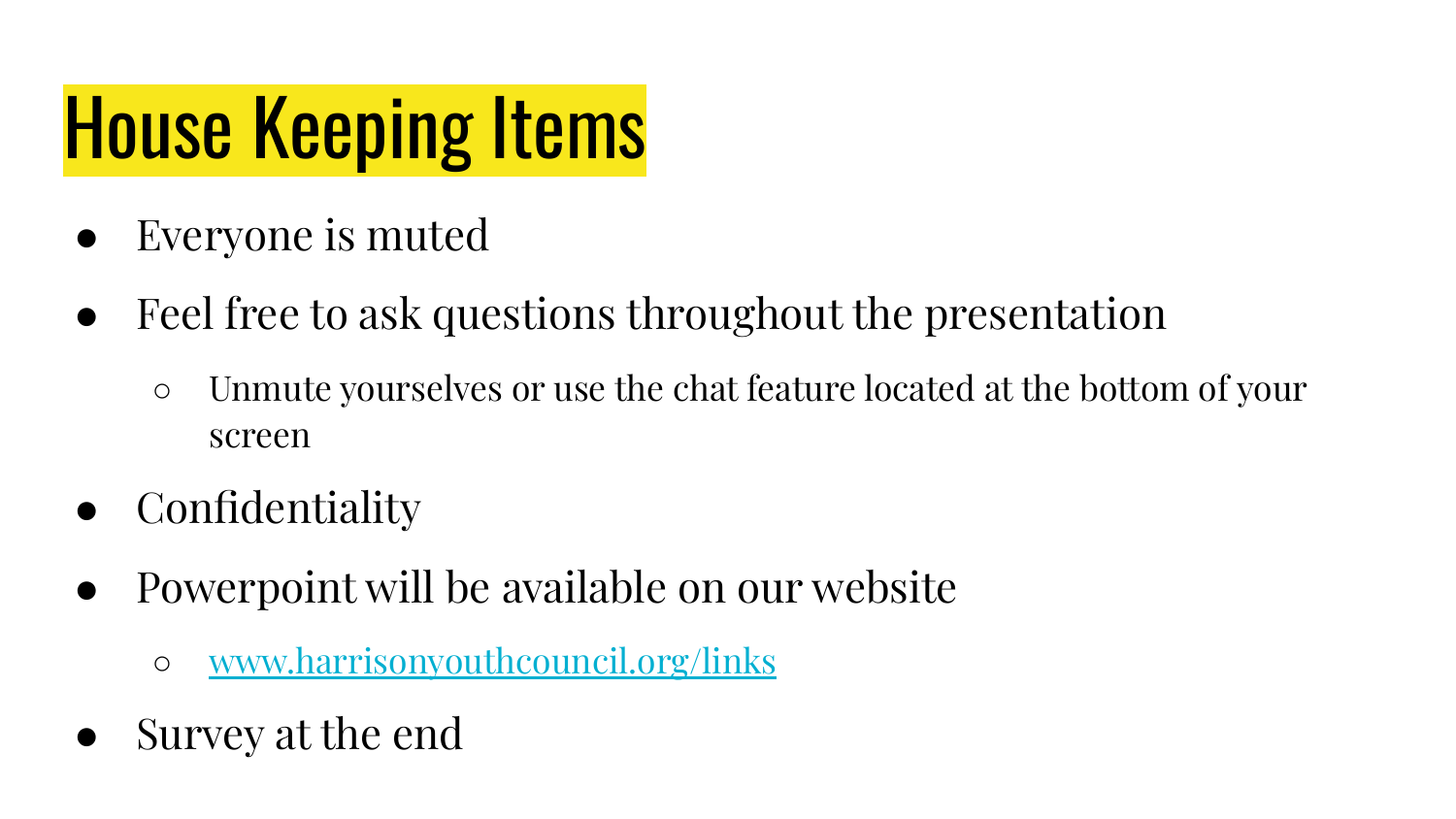### Harrison Youth Council

### **Vision Statement:**

Our vision is to champion healthy life choices for all Harrison youth through programs, community support and employment services in order to avoid involvement in risk behaviors and delay initiation of substance use.

**Counseling** - Free confidential counseling for Harrison residents age 5 to 20 and their family members

**Education** - School presentations and consultations designed to assist Harrison youth

**Youth Employment** - Matching Harrison youth with jobs through the YES program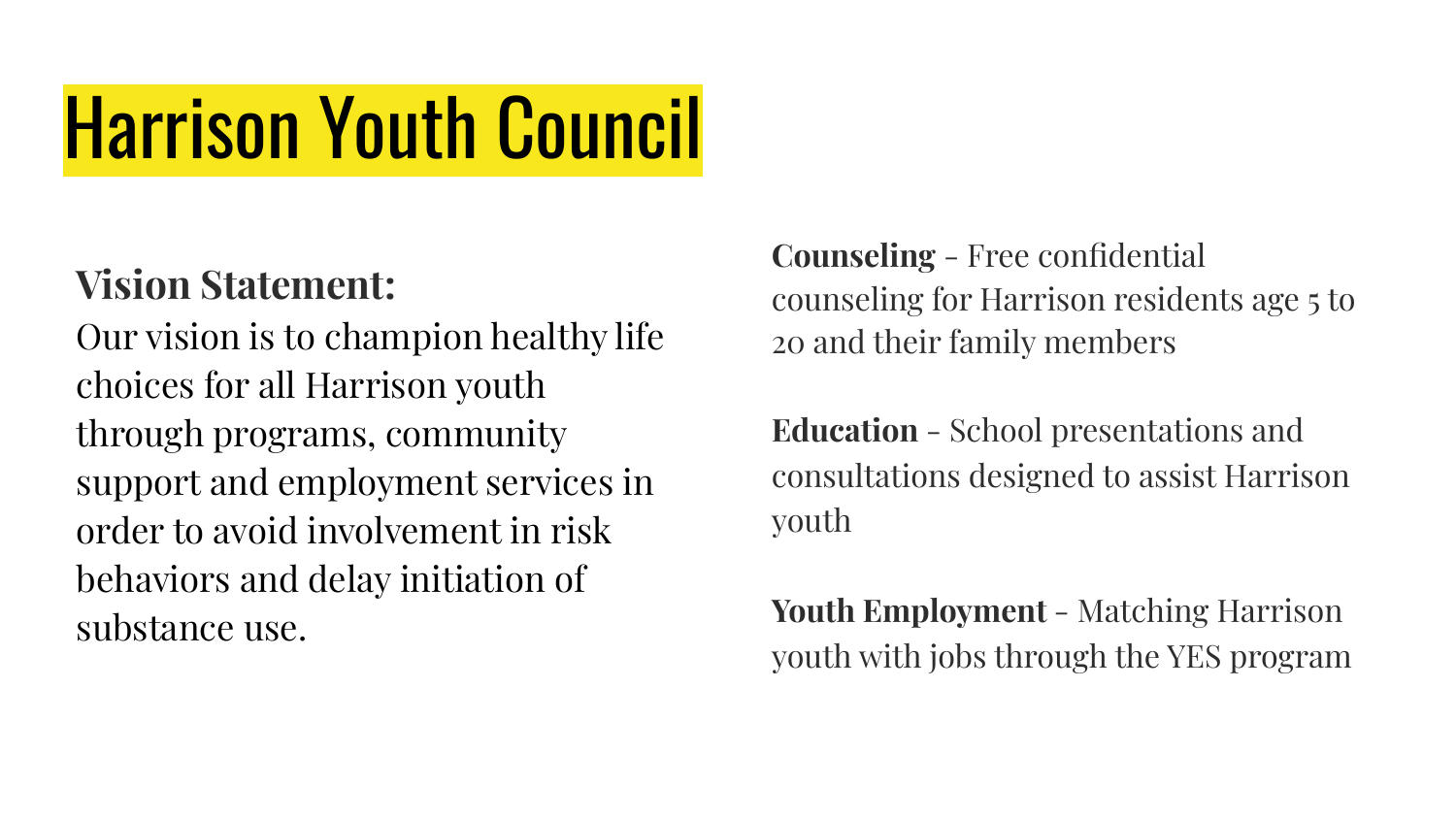# Presenters + Contact Info Rachel Habina, LMSW

84 Calvert Street, 1st Floor Harrison, NY 10528

(p): 914-835-7500

Program Director Amanda Ammirati, LCSW aammirati@harrisonyouth.org

 Licensed Master Social Worker rehabina@harrisonyouth.org

 **Donna Abemayor, LCSW**  Licensed Clinical Social Worker dabemayor@harrisonyouth.org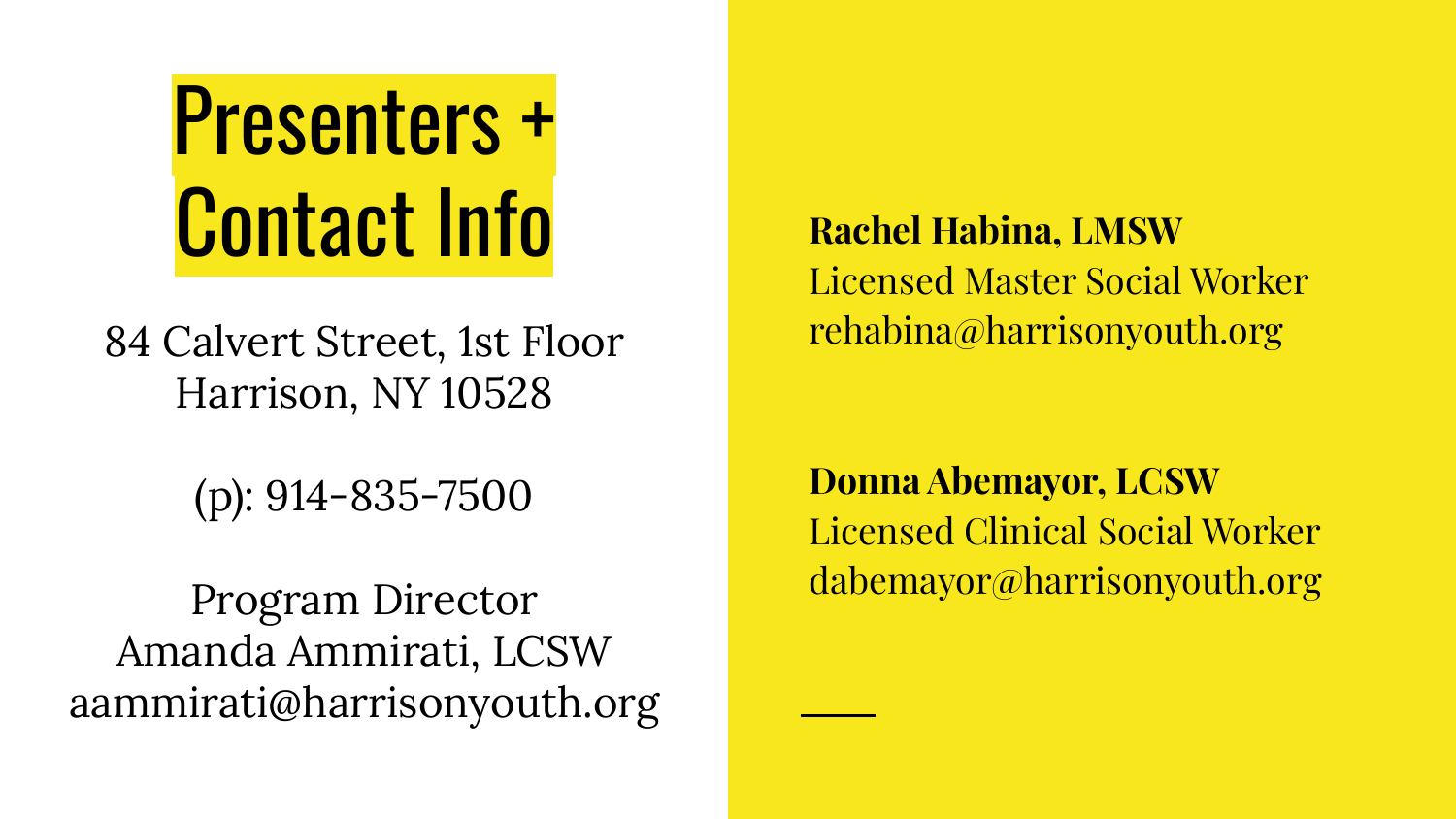### Managing Your Own Stress

- 1. Cut yourself some slack
- 2. Stay connected virtually
- 3. Practice mindfulness and self-care
- 4. Set achievable goals
- 5. Accept your feelings
- 6. Set limits on media

Adapted from Child Mind Institute, (2020)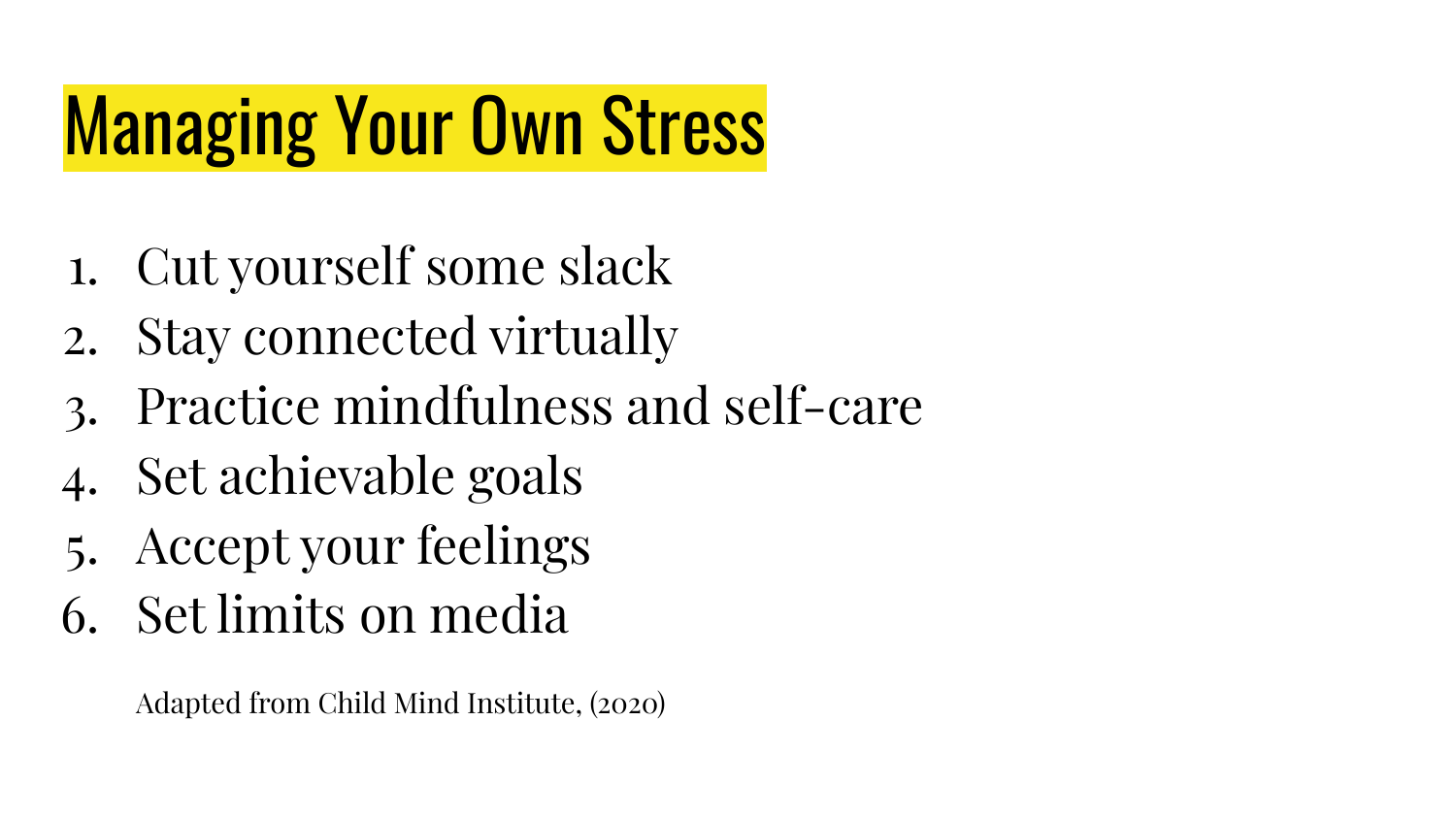## Helping Children Cope

- 1. Stick to routines
- 2. Validate feelings
- 3. Use positive attention
- 4. Be a mindful family
- 5. Alternate work and play
- 6. Make and post a schedule

Adapted from Child Mind Institute, (2020)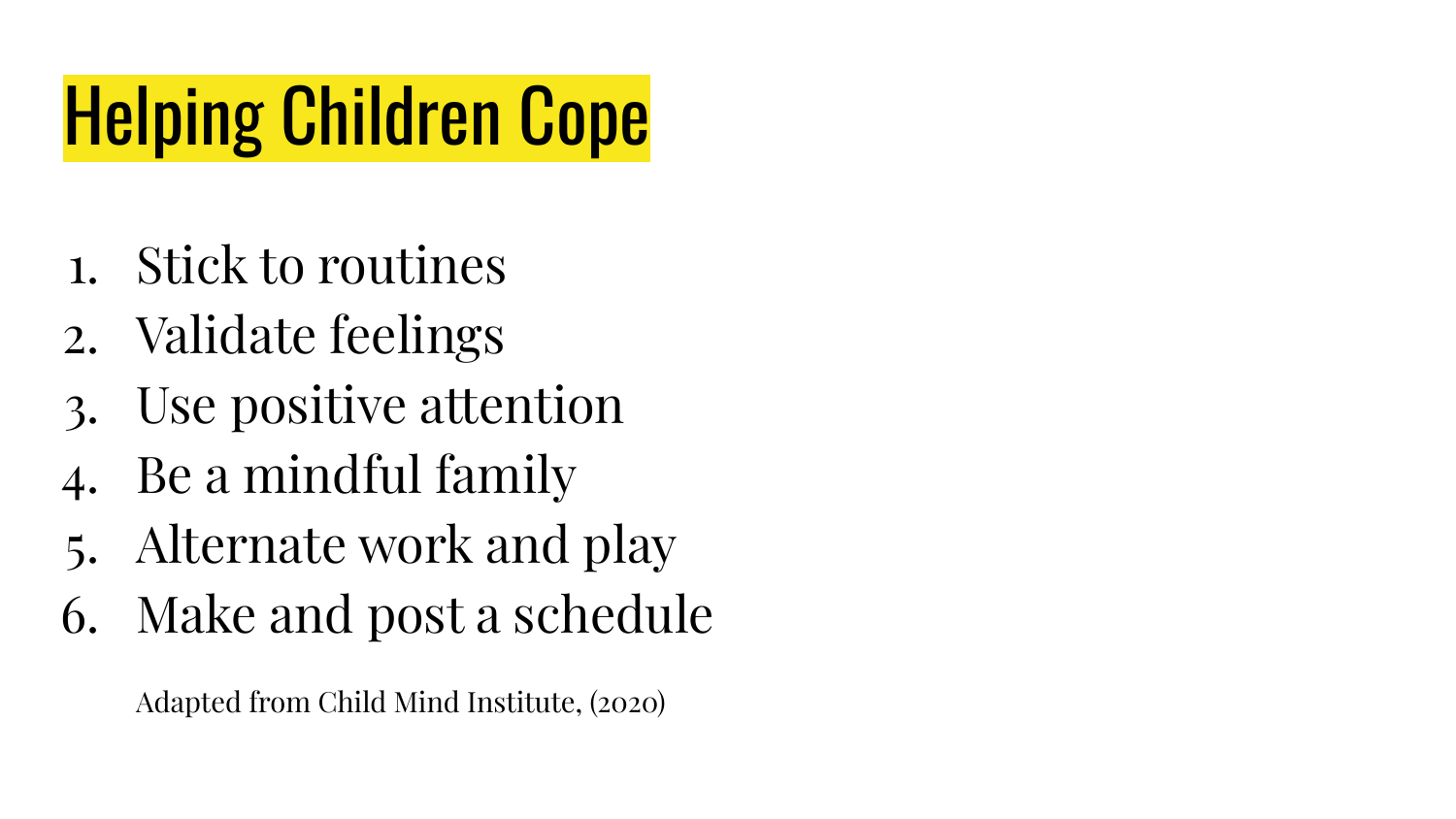#### **Breathing Techniques**

When we feel anxious, upset or distressed, it can be difficult to know what to do to feel better. By using these breathing techniques, we can reduce our anxiety and lower our blood pressure/heart rate. This helps us feel calmer and more focused and helps us to face our

fears.

#### **Belly Breathing**



- · Take a deep breath in and fill your belly like you're inflating a balloon.
- As you do this, count 1, 2, 3, 4 to breath in and fill the balloon in your belly.
- . Pause and then let all of the air out of your belly like you're letting a balloon deflate.
- As you do this, count 1, 2, 3, 4 to breath out and let the ballon go down from your belly.

#### **Square Breathing**

- . Imagine you're drawing a square with your finger in the air.
- Breath in while counting 1, 2, 3, 4 as you draw the top line and then pause.
- Breath out while counting 1, 2, 3, 4 as you draw the line down the side and then pause.
- Breath in while counting 1, 2, 3, 4 as you draw the bottom line and then pause.
- Breath out while counting 1, 2, 3, 4 as you draw the line up the side to make the square.

### **Finger Breathing**



. Use your index finger to trace around the edges of the fingers on your opposite hand.

- . Count 1, 2, 3, 4 and breath in as you go up the first finger.
- Count 1, 2, 3, 4 and breath out as you go down the finger. . Repeat until you have traced up and down all five fingers, breathing  $1, 2, 3, 4$  in and  $1, 2, 3, 4$  out each time.

**Top Tip! Practise these** breathing techniques when you're calm so that you're better prepared to use them when you need to.

HeartCBT

Count slowly when breathing in and out and repeat the technique as many times as you need to until you feel calmer.



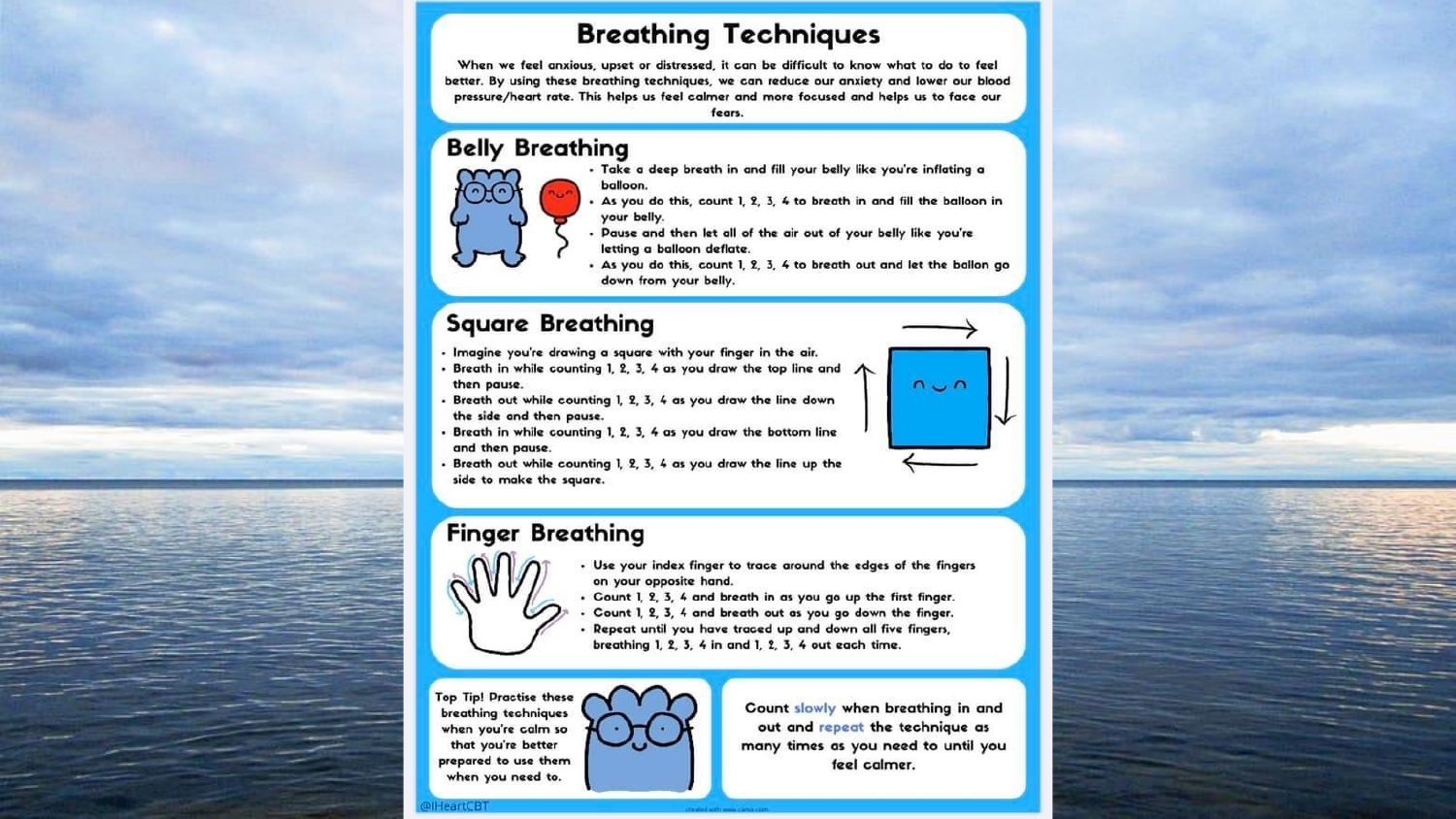### Transition To In-Person Learning

- Validate their feelings
- Set the tone
	- "How are you feeling about returning to school?"
- Help them think positive
- Practice separating
- Have a routine
- Emphasize safety measures
- **Encourage flexibility**

Adapted from Child Mind Institute, (2020)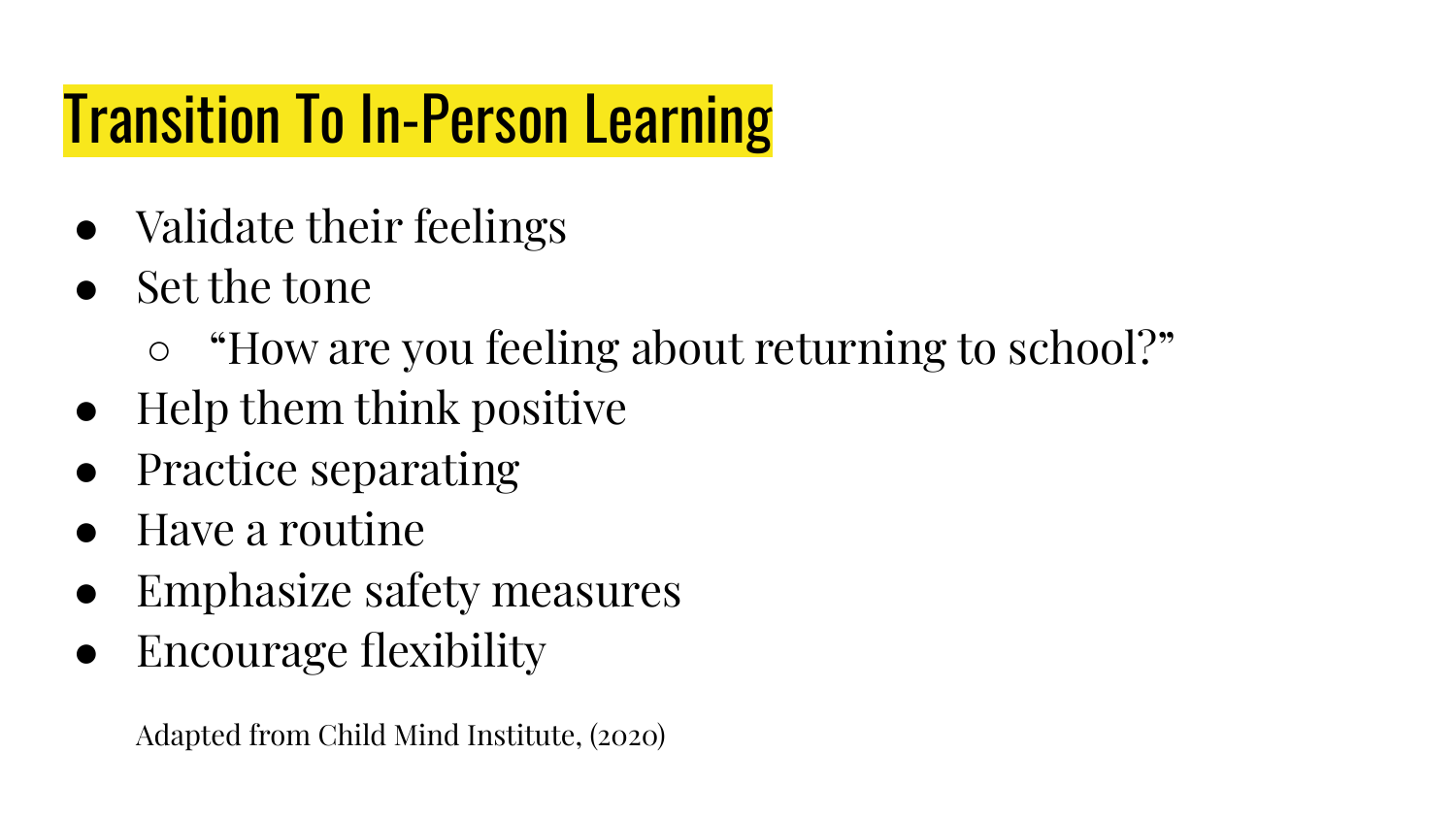## A Changing World - Virtual Learning

- 1. Be prepared the night before
- 2. Prepare school clothes and avoid wearing pajamas
- 3. Set up a clear schedule
- 4. Positive reinforcement
- 5. Eat healthy
- 6. Limit distractions
- 7. Set a designated school area
- 8. Follow online etiquette
- 9. Help children stay organized

Adapted from Healthline, (2020)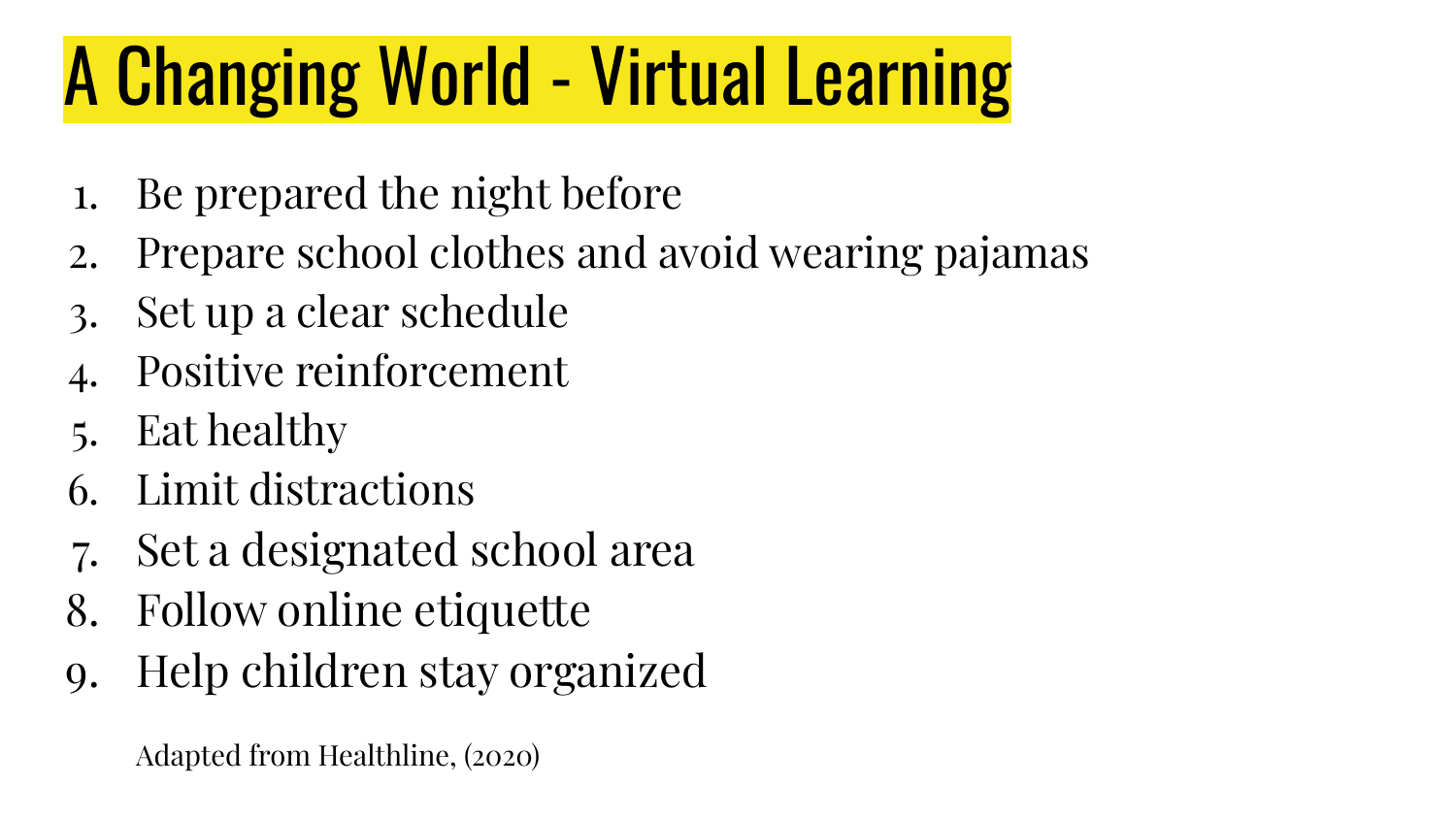### Chore Chart

| <b>Allentine</b> |        |         | Chore Chart |          |        |          |        |
|------------------|--------|---------|-------------|----------|--------|----------|--------|
| Chore List       | Monday | Tuesday | Wednesday   | Thursday | Friday | Saturday | Sunday |
|                  |        |         |             |          |        |          |        |
|                  |        |         |             |          |        |          |        |
|                  |        |         |             |          |        |          |        |
|                  |        |         |             |          |        |          |        |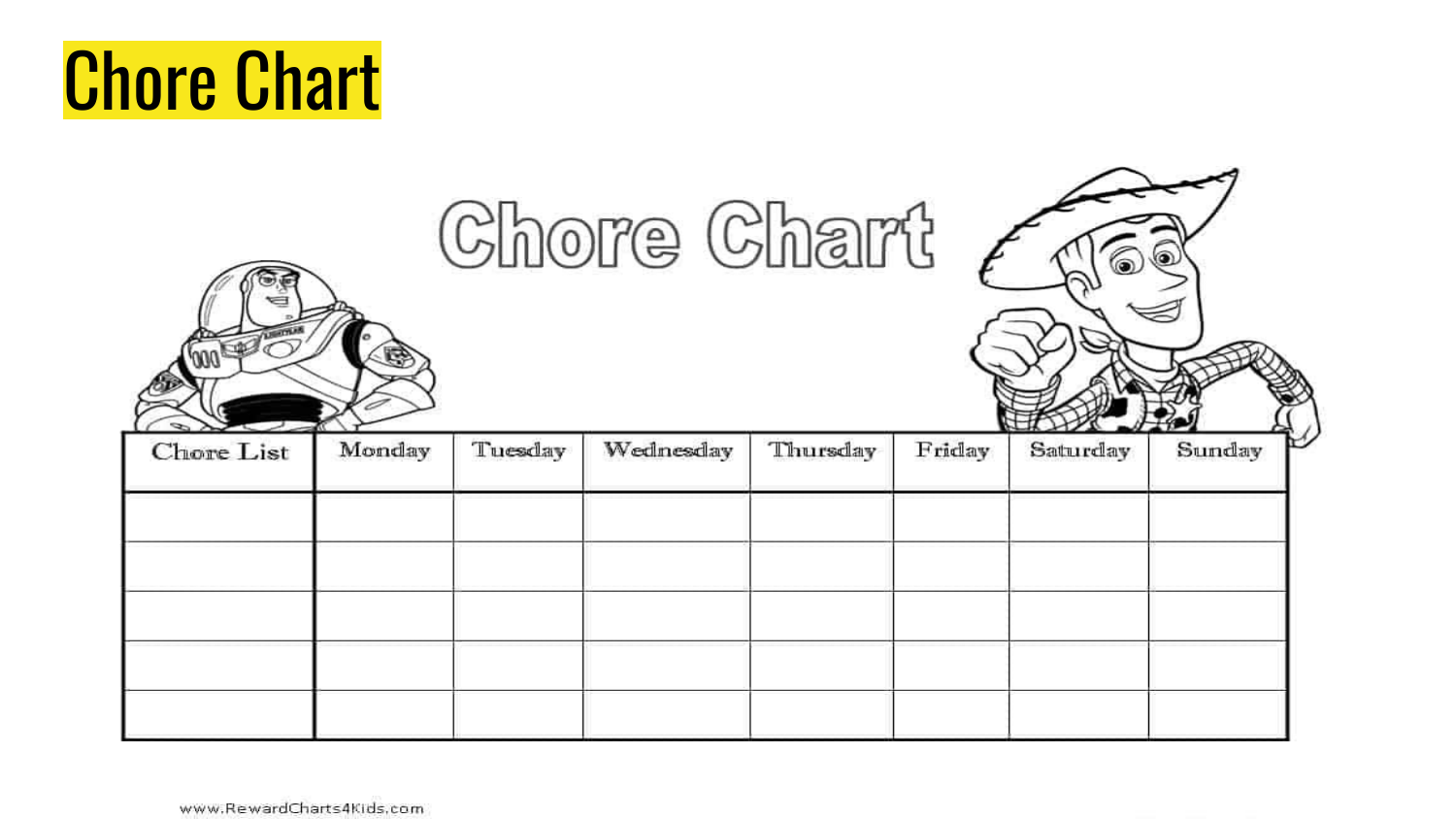### **Chores**

- Make chores part of the routine ○ Set or clear table for dinner
- Break it down
	- Give specific instructions
- $\bullet$  Focus on skill building  $+$  link to real life experiences
- Rewards for chores
	- Does not have to be monetary
- Provide consequences
- Predict success next time

Adapted from Child Mind Institute, (2020)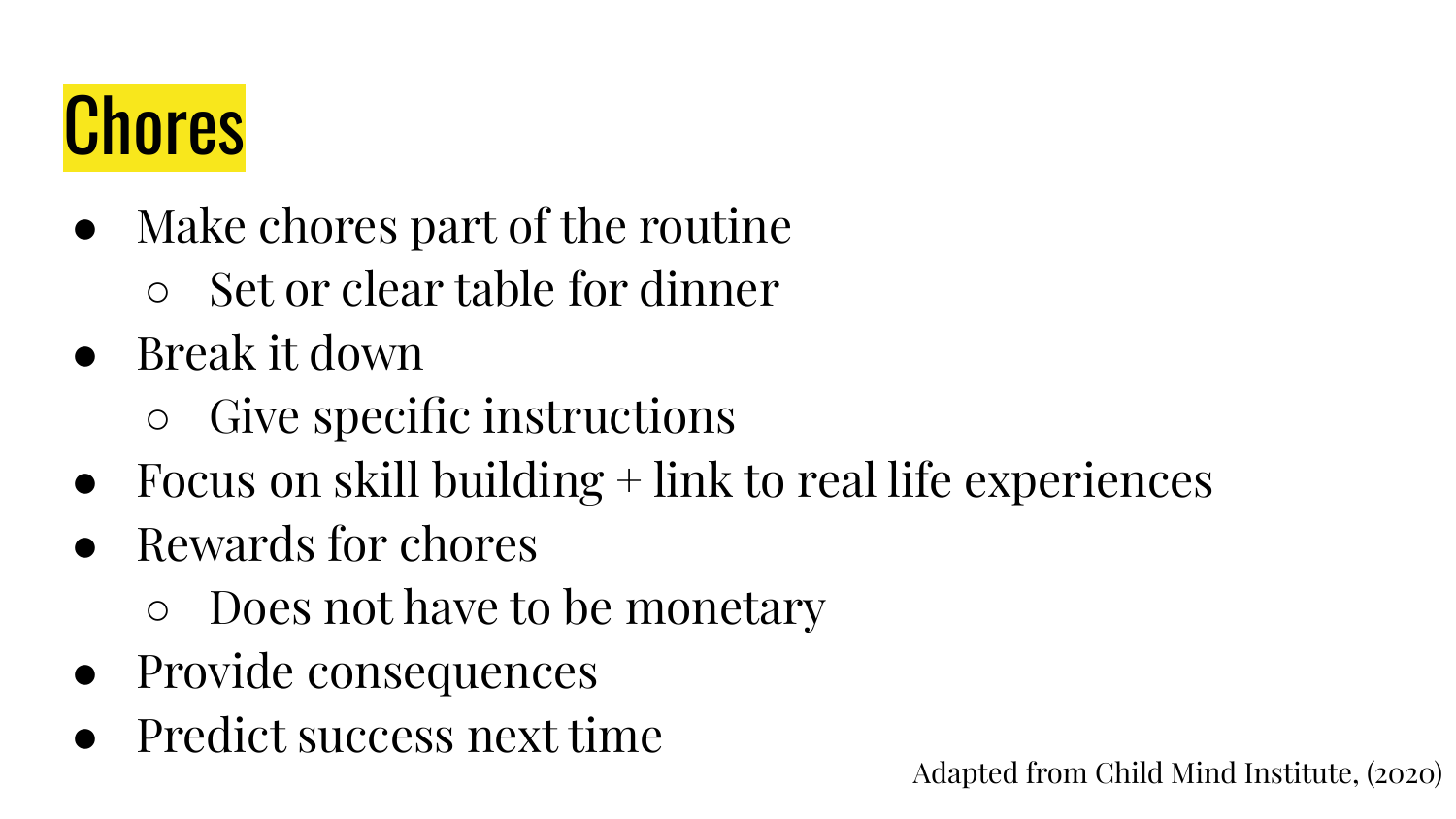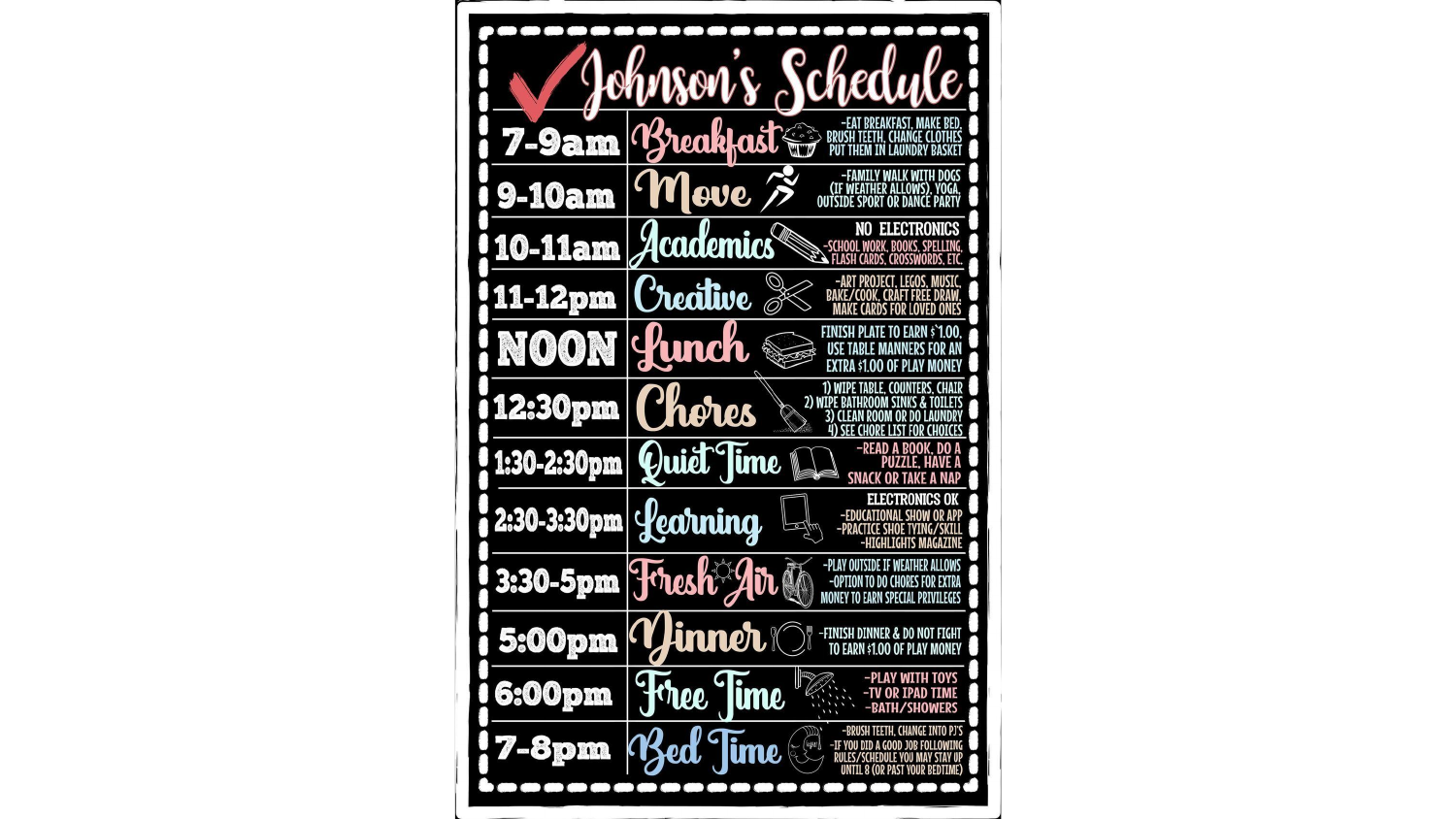### Setting Limits and Boundaries - Technology + Gaming

- Screen time and gaming is a privilege.
- Rewards encourage your child's good behaviors and increase self-esteem.
- Steps to develop a consequence:
	- 1. Identify misbehavior
	- 2. Give a warning
	- 3. Give a consequence
	- 4. Tell them why
	- 5. Use positive communication

Adapted from Healthline, (2019) and CDC, (2019)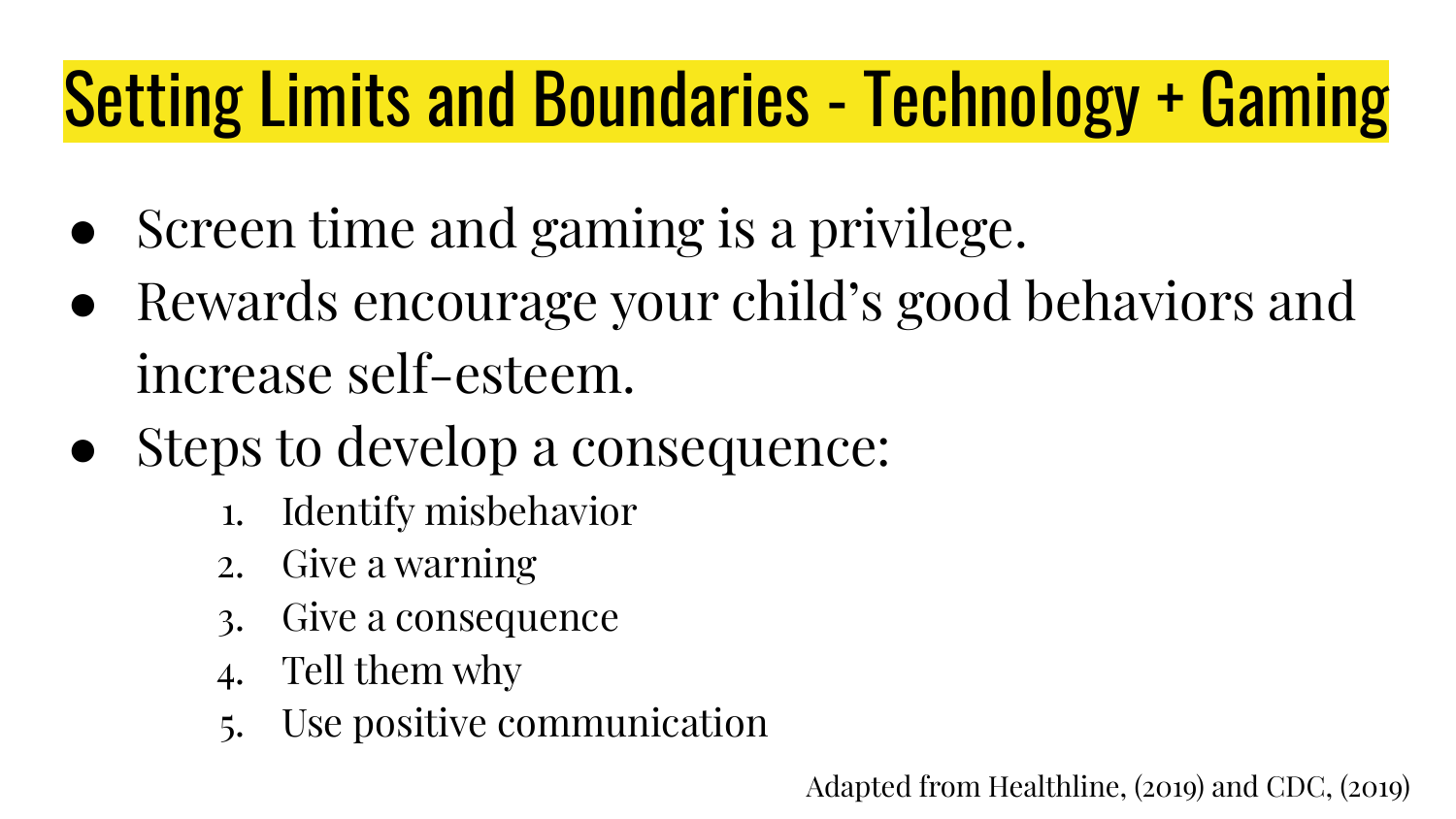# Screen Time **Strategies**

### **Schedule Backwards**

### **Model Healthy Use**

### **Privilege v. Right**

**Set Timers**

[Mark Bertin, M.D. 2019.](https://developmentaldoctor.com/)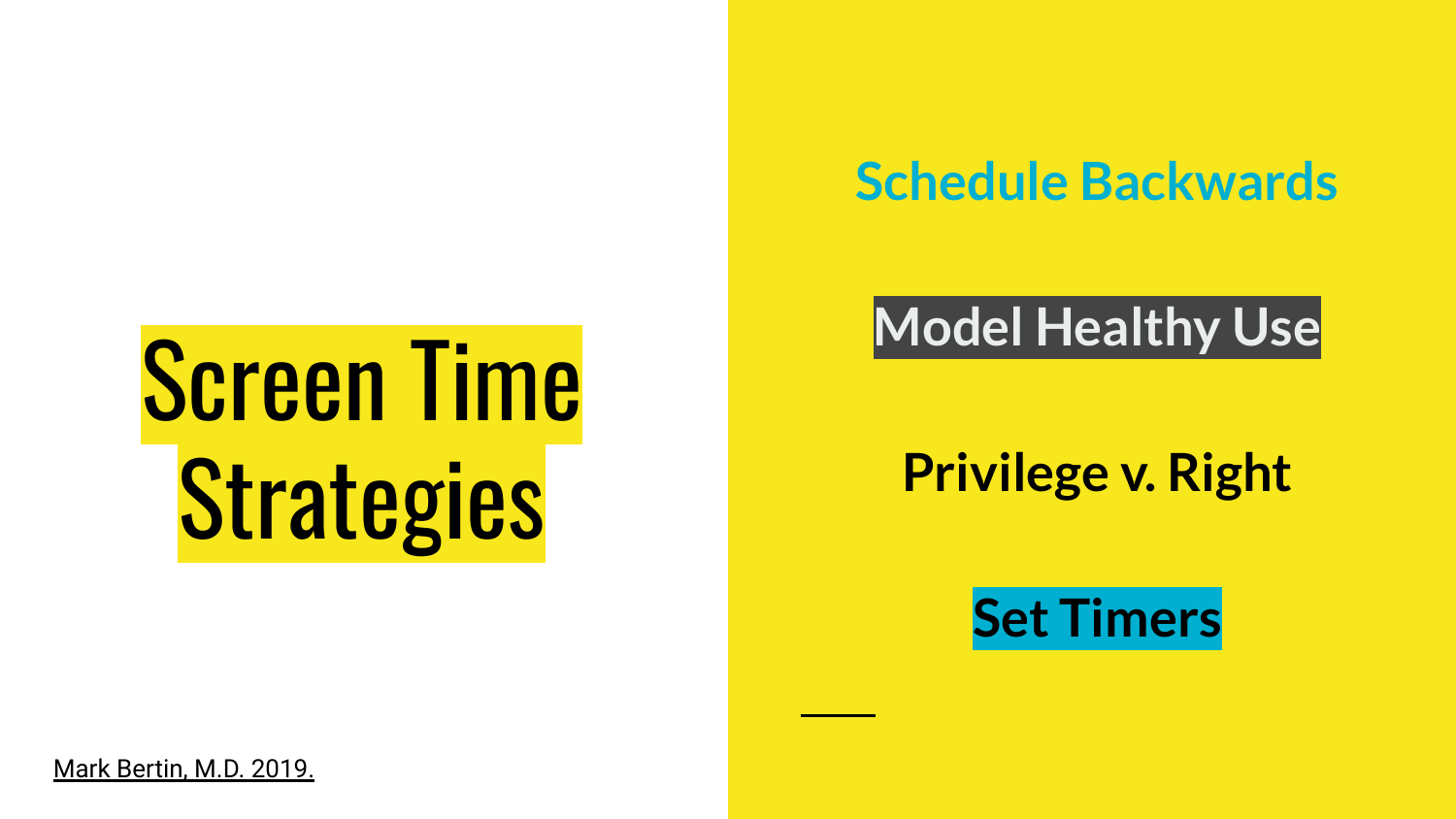# Questions?

**Next slides will cover:**

- Substance Use as a Coping Mechanism Prevalence of Substance Use Among Adolescents Parenting Styles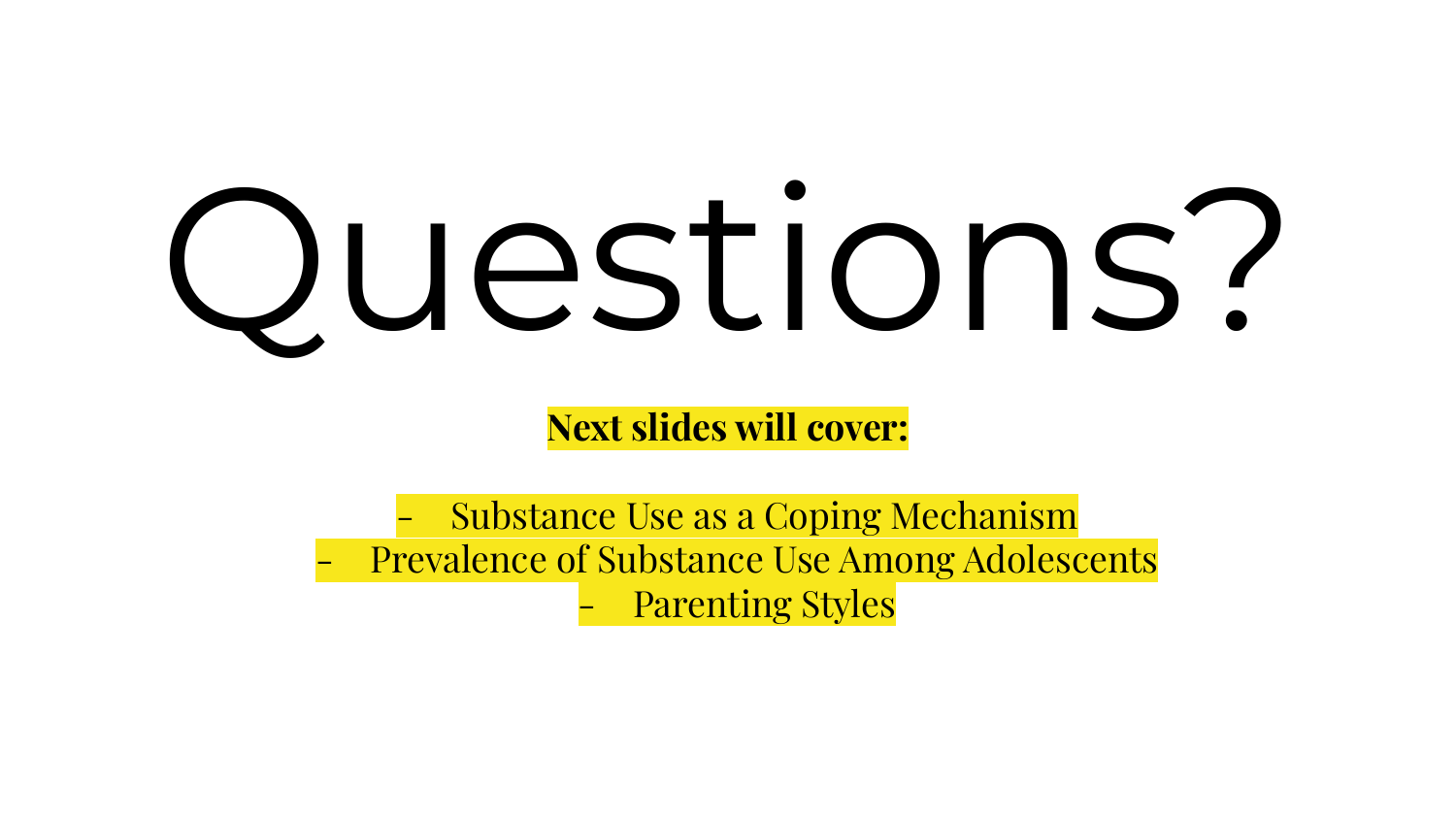### Substance Use as a Coping Mechanism

- When adolescents are struggling with emotional problems, they often turn to alcohol and drugs.
- In the short-term, substance use helps adolescents alleviate their negative feelings.
- In the long-term, the substance use can lead to abuse and dependence.
- Adolescent brain pathways are still developing.
- The pandemic may have increased the use of substances among adolescents.

Adapted from Child Mind Institute, (2020) and Journal of Adolescent Health, (2020)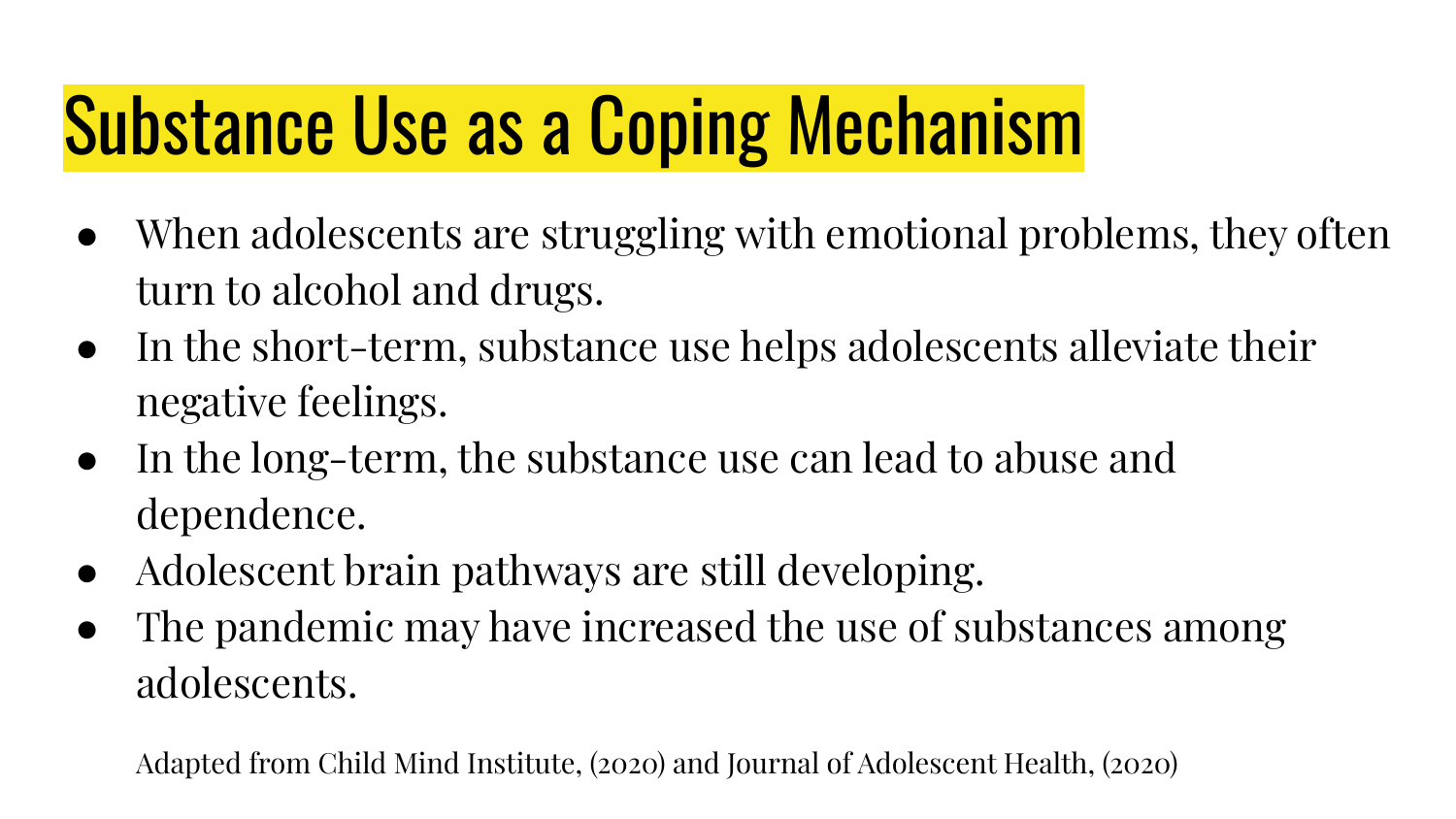### Depression & Anxiety in Teens

Anger/Irritability

Inability to concentrate

Feeling tired or low energy

Withdrawal from friends/family

Significant changes to sleep or appetite

Feeling hopeless or worthless

Loss of enjoyment in things they used to enjoy

Unexplained pains (stomach aches, headache)

Lack of motivation

**Difficulty** remembering things

Talking about suicide or self-harm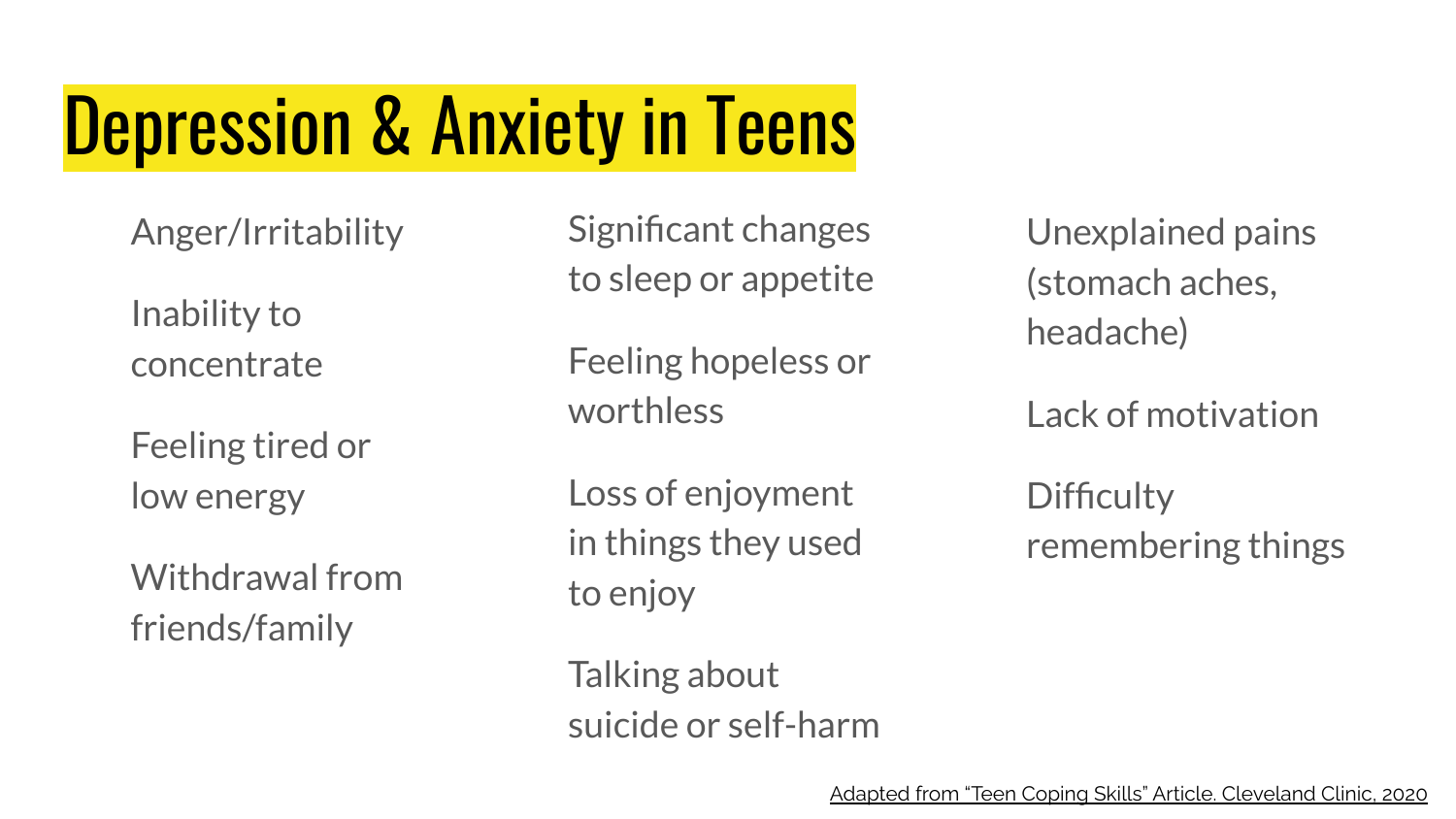### Be Aware of Changes in Your Child's Mental Health

Significant changes for more than two weeks

| <b>Preschoolers</b>    | <b>Elementary</b>              | <b>Adolescents</b>           |  |
|------------------------|--------------------------------|------------------------------|--|
| <b>Thumb Sucking</b>   | <b>Irritability</b>            | Sleeping/eating disturbances |  |
| <b>Bedwetting</b>      | Aggressiveness                 | Agitation                    |  |
| Clinging to parents    | <b>Clinginess</b>              | Increase in conflicts        |  |
| Sleep disturbances     | <b>Nightmares</b>              | <b>Physical complaints</b>   |  |
| Loss of appetite       | School avoidance               | Delinguent behavior          |  |
| Fear of the dark       | Poor concentration             | Poor concentration           |  |
| Regression in behavior | Withdrawal from family/friends |                              |  |

[National Association of School Psychologists, 2020.](https://www.nasponline.org/resources-and-publications/resources-and-podcasts/school-climate-safety-and-crisis/health-crisis-resources/helping-children-cope-with-changes-resulting-from-covid-19)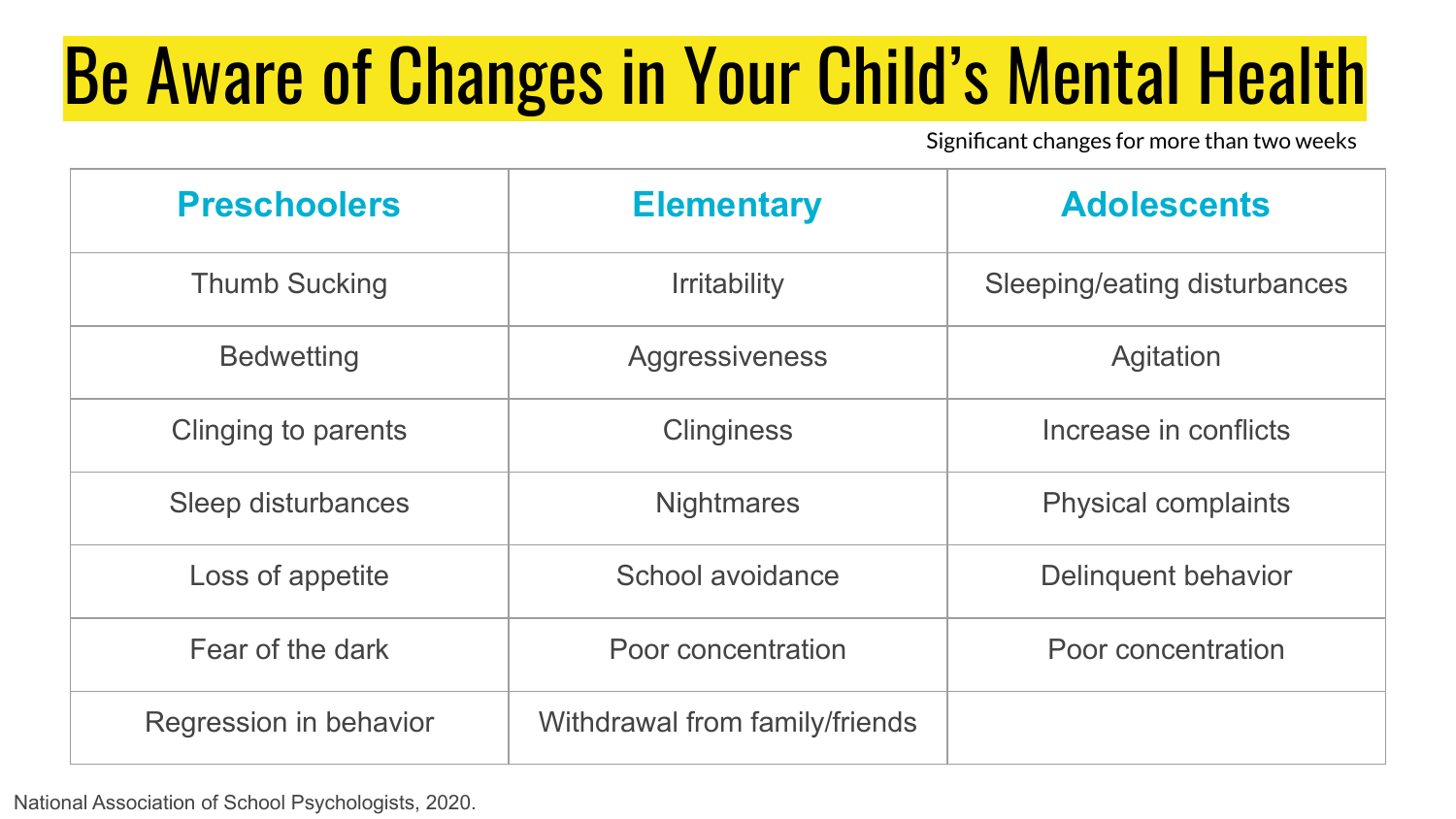

-**anger**

**-frustration**

**-loneliness**

**-embarrassment**

**-anxiety**

**-depression**

Adapted from Teachers Pay Teachers, (2019)

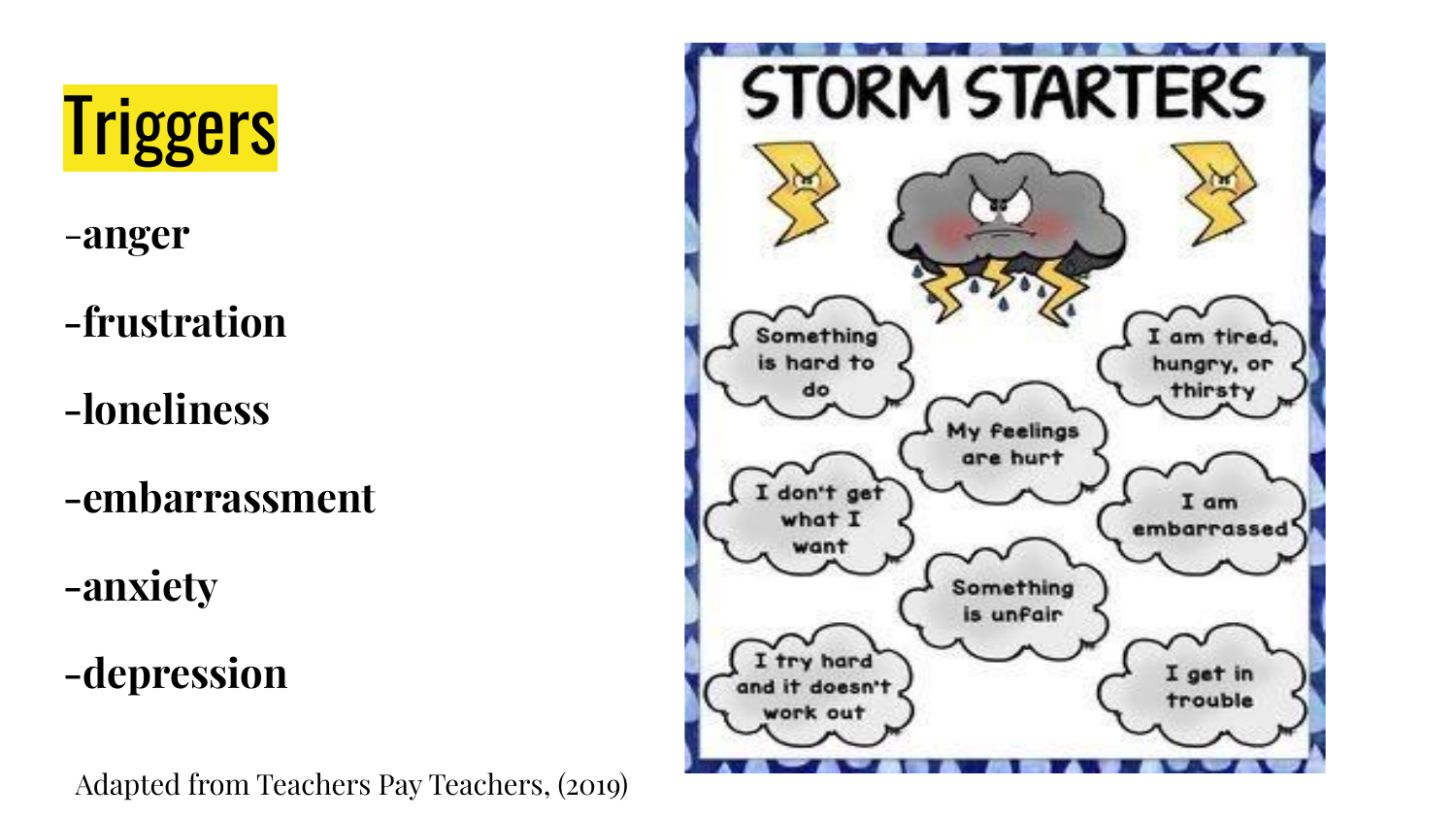### Adolescent Substance Use Statistics

- Alcohol, marijuana and tobacco are the substances most commonly used by adolescents.
- About half of 9th-12th graders reported having used marijuana.
- About 4 in 10 9th-12th graders reported having used cigarettes.
- Among 12th graders, close to 2 in 10 reported using prescription medications without a prescription.
- Individuals from ages 12–20 consume about 1/10 of all alcohol in the United States.

Adapted from CDC, (February, 2020)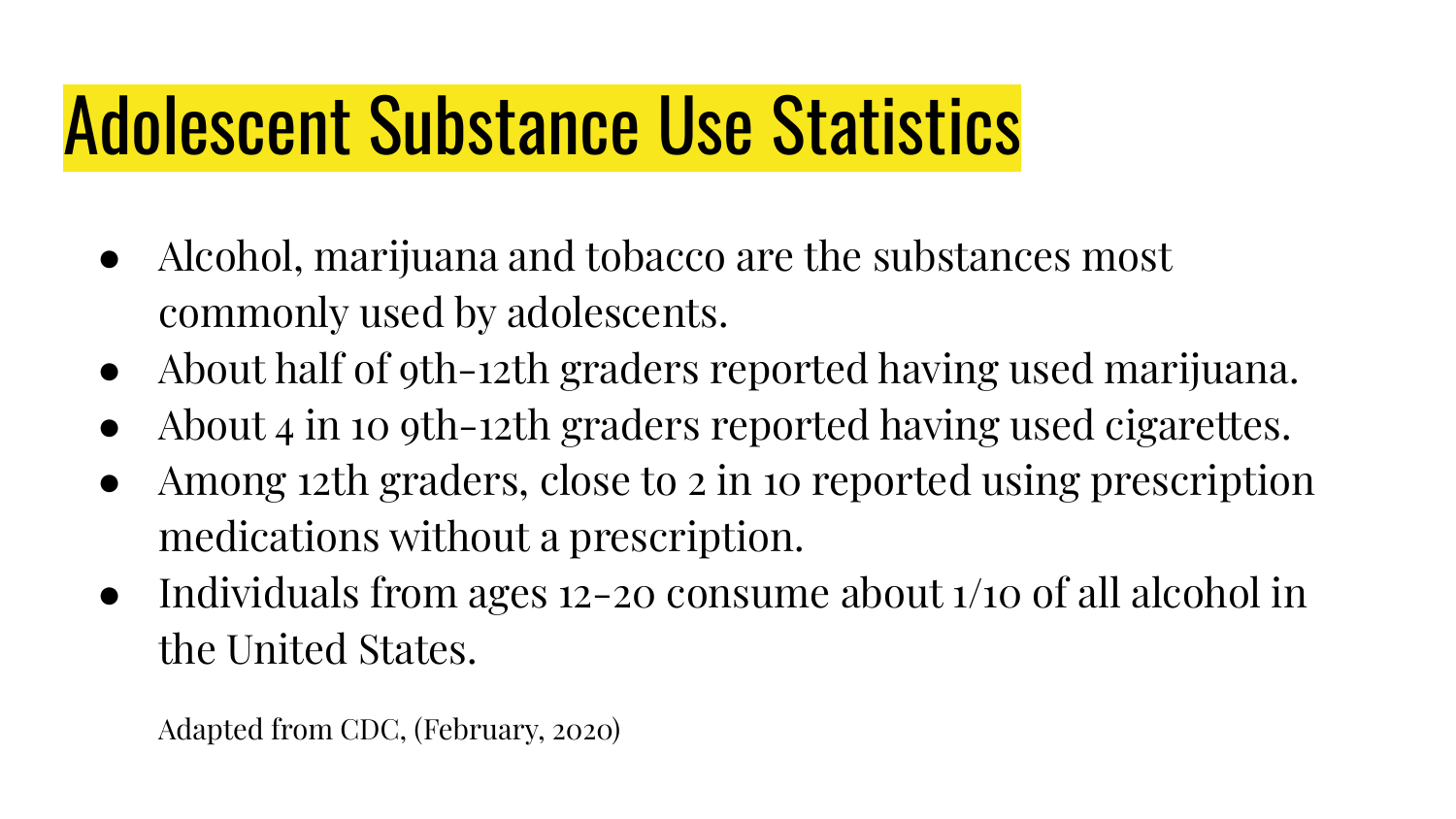### Adolescent Substance Use Statistics (continued)

- Alcohol is the most commonly used substance among young people in the United States.
- $19\%$  of young people, ages 12–20 reported drinking alcohol and  $11\%$ reported binge drinking in the last 30 days.
- 8% of 8th grade students reported drinking alcohol and 29% of 12th grade students reported drinking alcohol during the past 30 days.
- $\bullet$  4% of 8th graders and 14% of 12th graders reported binging in the last 2 weeks.

Adapted from SAMHSA, (2019) and National Institute of Drug Abuse at University of Michigan, (2019)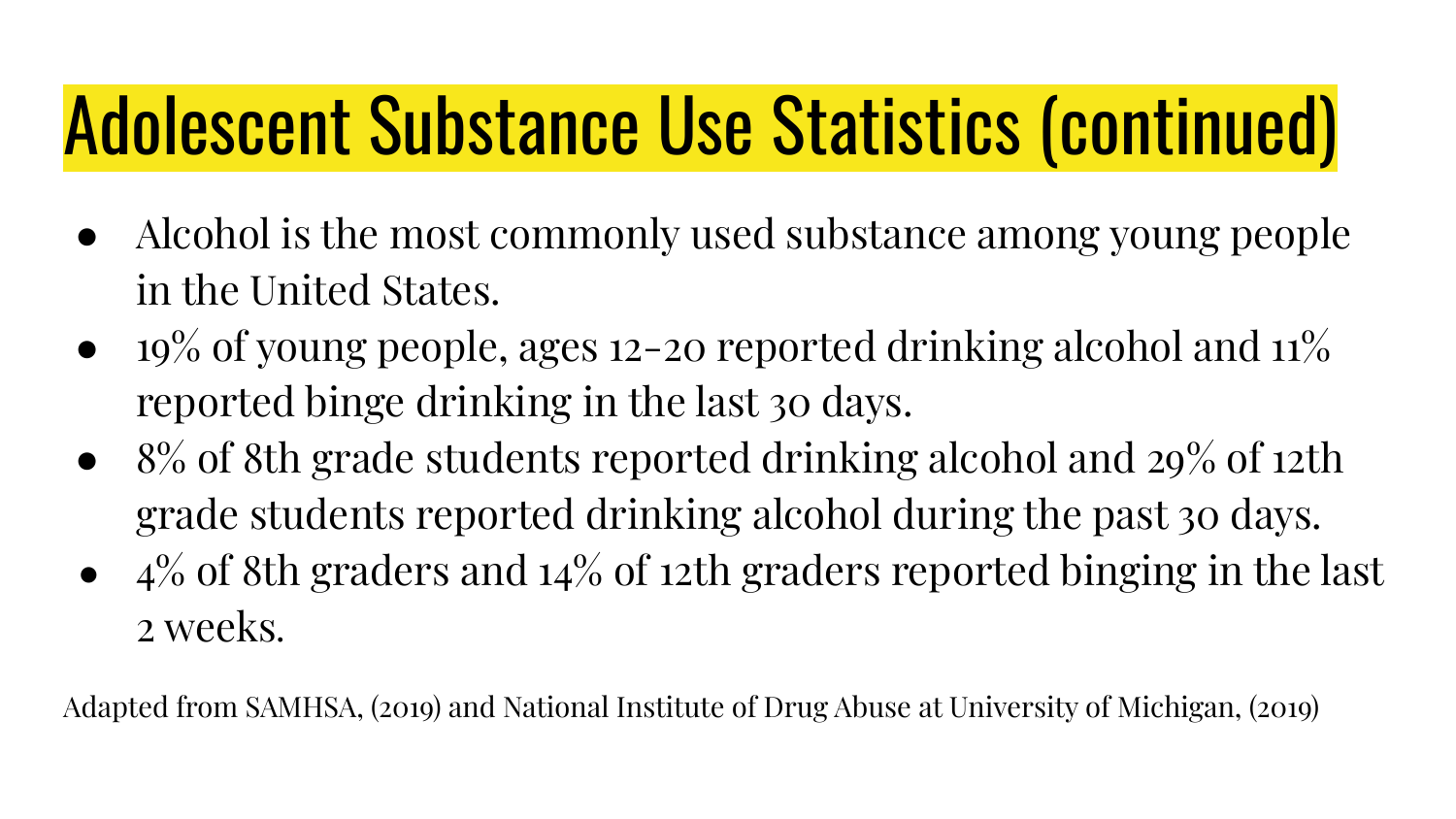### Substance Use and Adolescents

- Any use of substances in adolescence is harmful.
- Substance use can affect many areas of an adolescent's life.
- The adolescent brain can be permanently damaged by substance use.
- Addiction is a neurochemical change in the brain.

Adapted from NYU School of Medicine, (2019)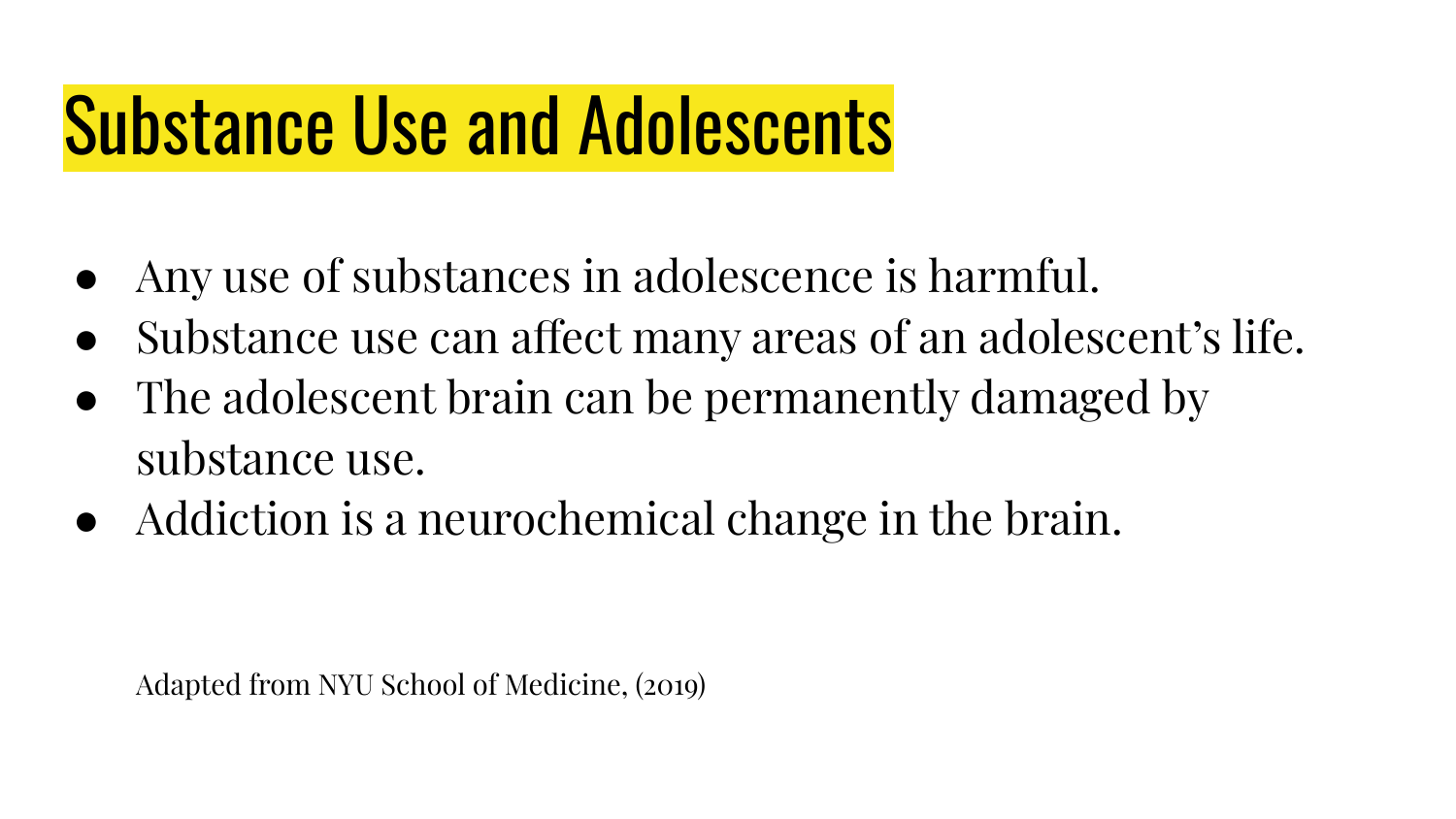### Three Types of Parenting Styles

| <b>Authoritarian</b>          | <b>Permissive</b>      | <b>Authoritative</b>         |
|-------------------------------|------------------------|------------------------------|
| <b>Style</b>                  | <b>Style</b>           | <b>Style</b>                 |
| - Parent knows best           | - Few behavioral       | <b>Blends a caring tone</b>  |
| approach                      | guidelines             | with structure and           |
| Emphasizes                    | - Parents do not want  | consistent                   |
| obedience                     | to upset their child   | limit-setting                |
| <b>Limits without Freedom</b> | Freedom without Limits | <b>Freedom within Limits</b> |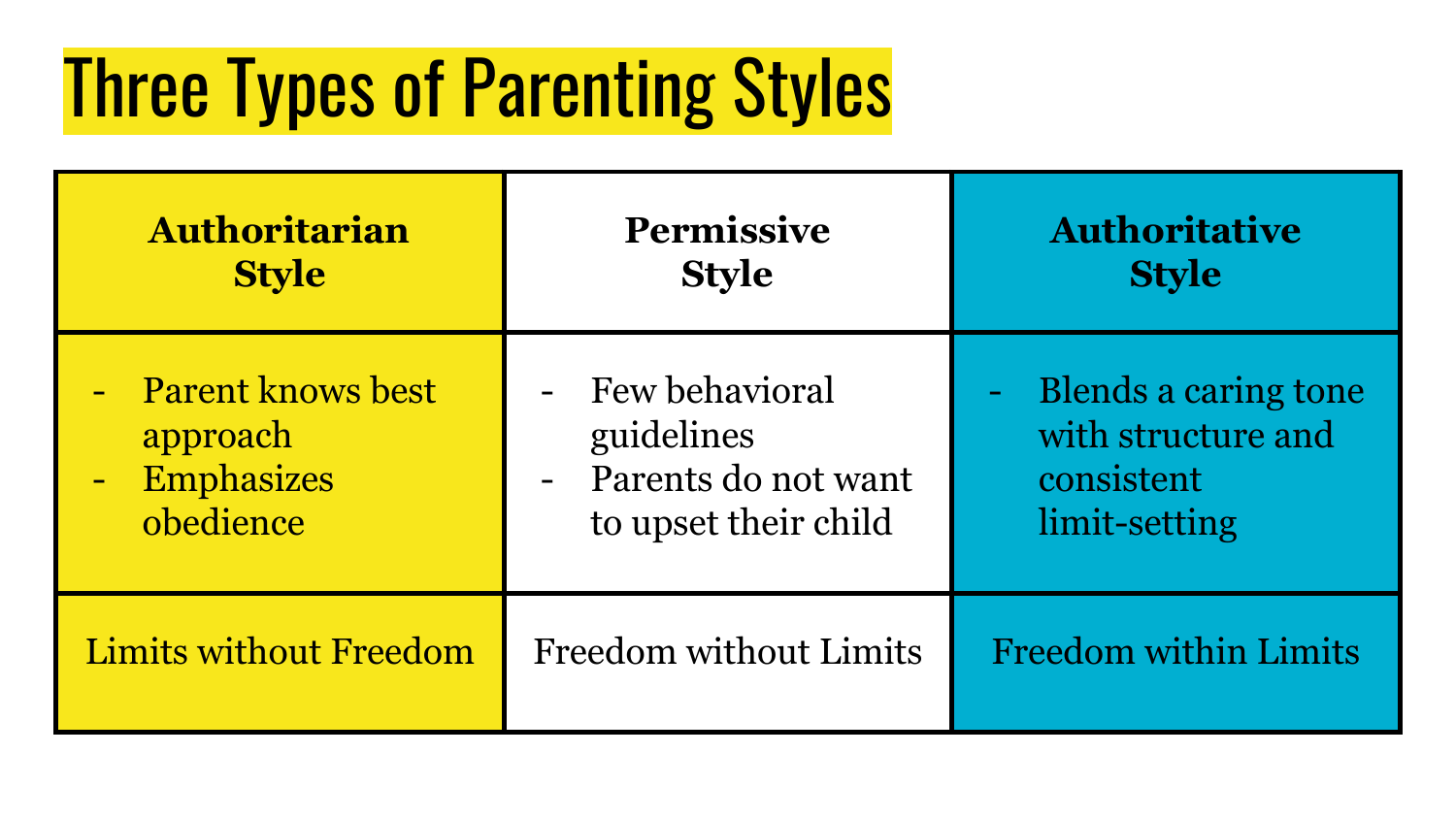# Authoritarian Style

"The Dictator"

Limits without Freedom

"Because I'm the parent and I said so!"

"As long as you live under my roof, you'll obey my rules."

"When you are the parent, you can decide what to do."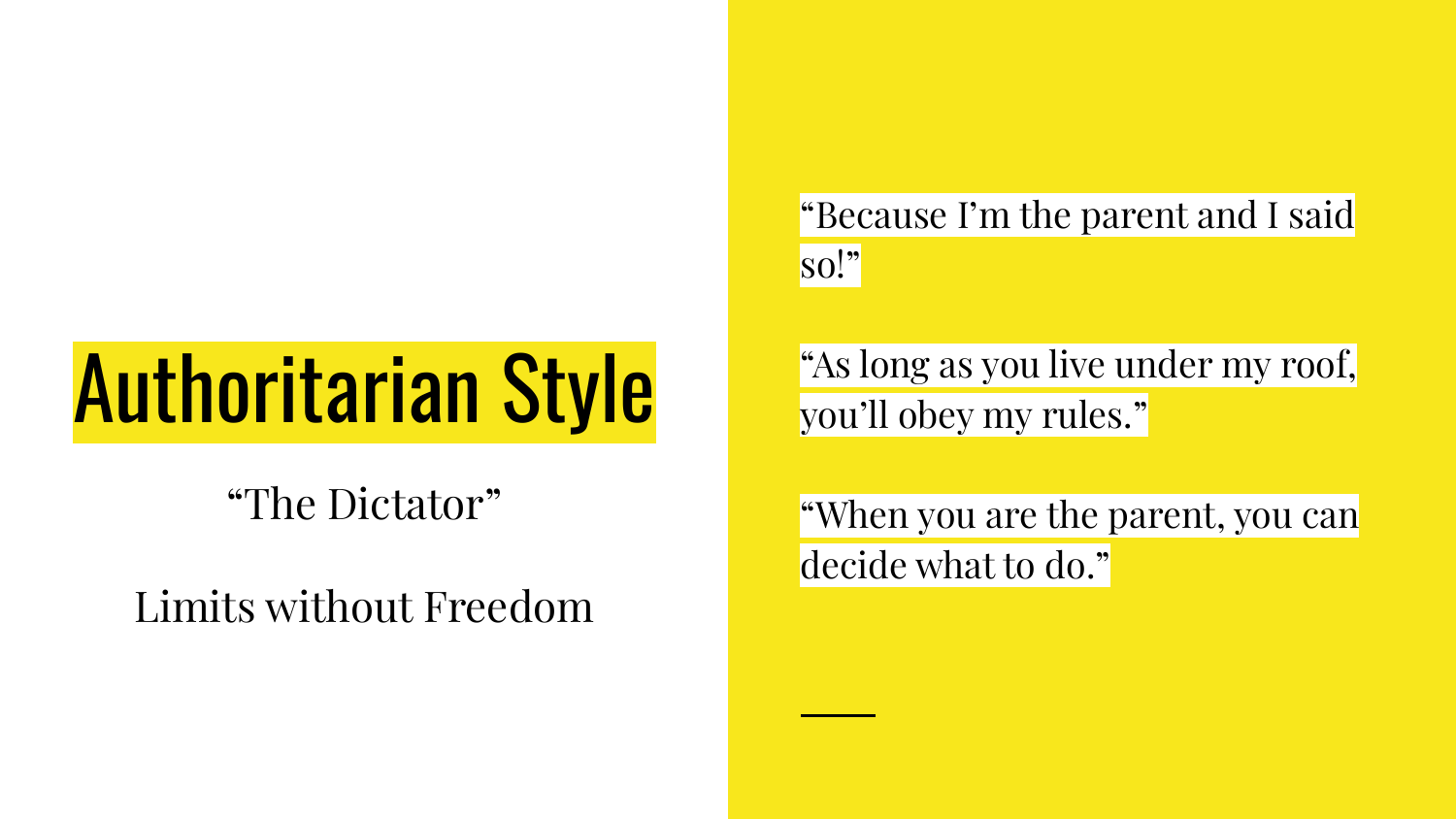# Permissive Style

"The Doormat"

Freedom without Limits

"I don't think that's a good idea… but, well… okay, if you really want to."

"Do you really need this? Oh, all right. Here's the money."

"I sure wish you'd pick up after yourself."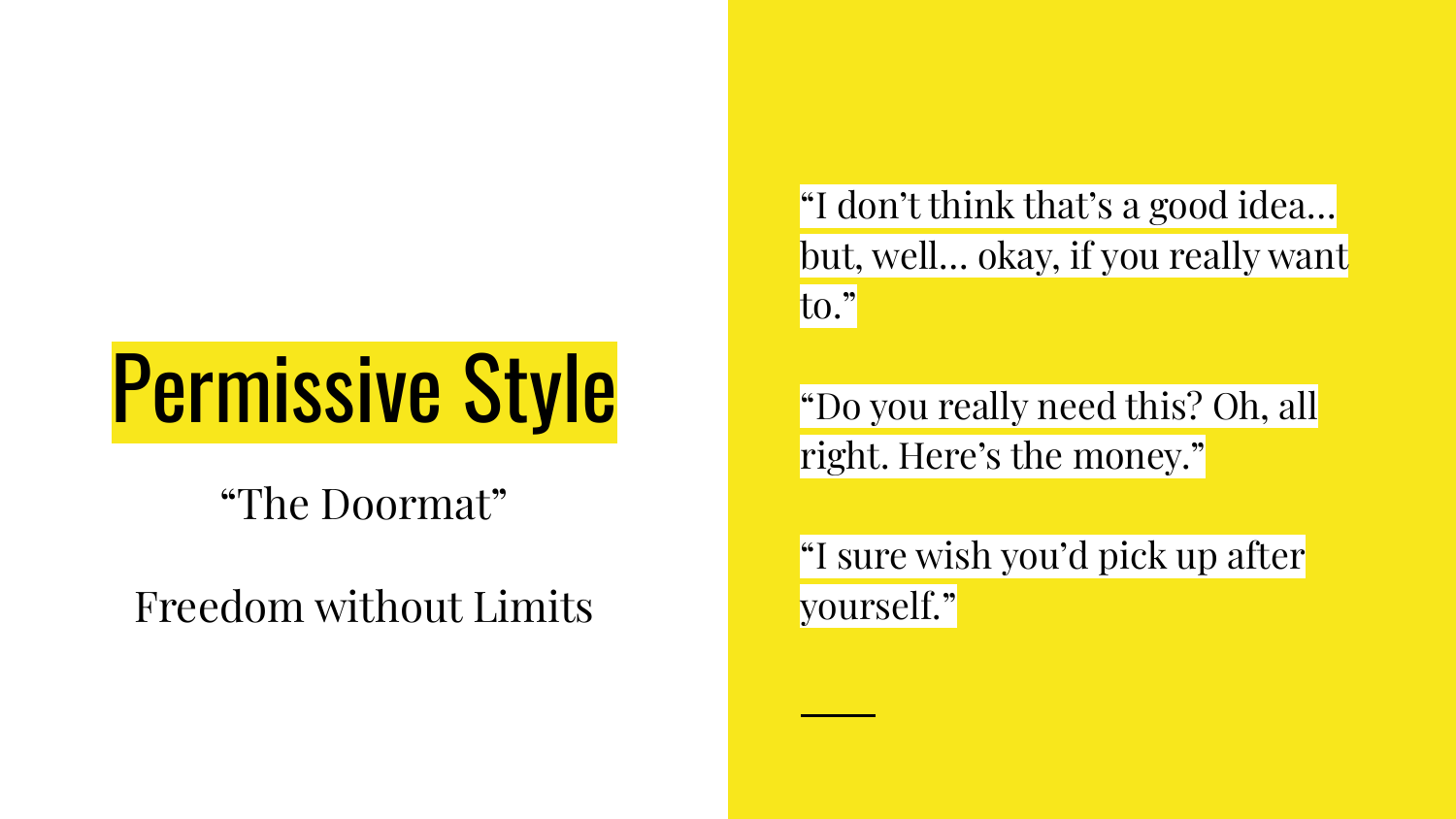## Authoritative Style

"The Active Parent"

Freedom *within* Limits

"I know you're disappointed, but you can't go. Here's why…"

"Sure we can talk about it. What's your idea?"

"I know you can handle it. But if you need some help, just let me know."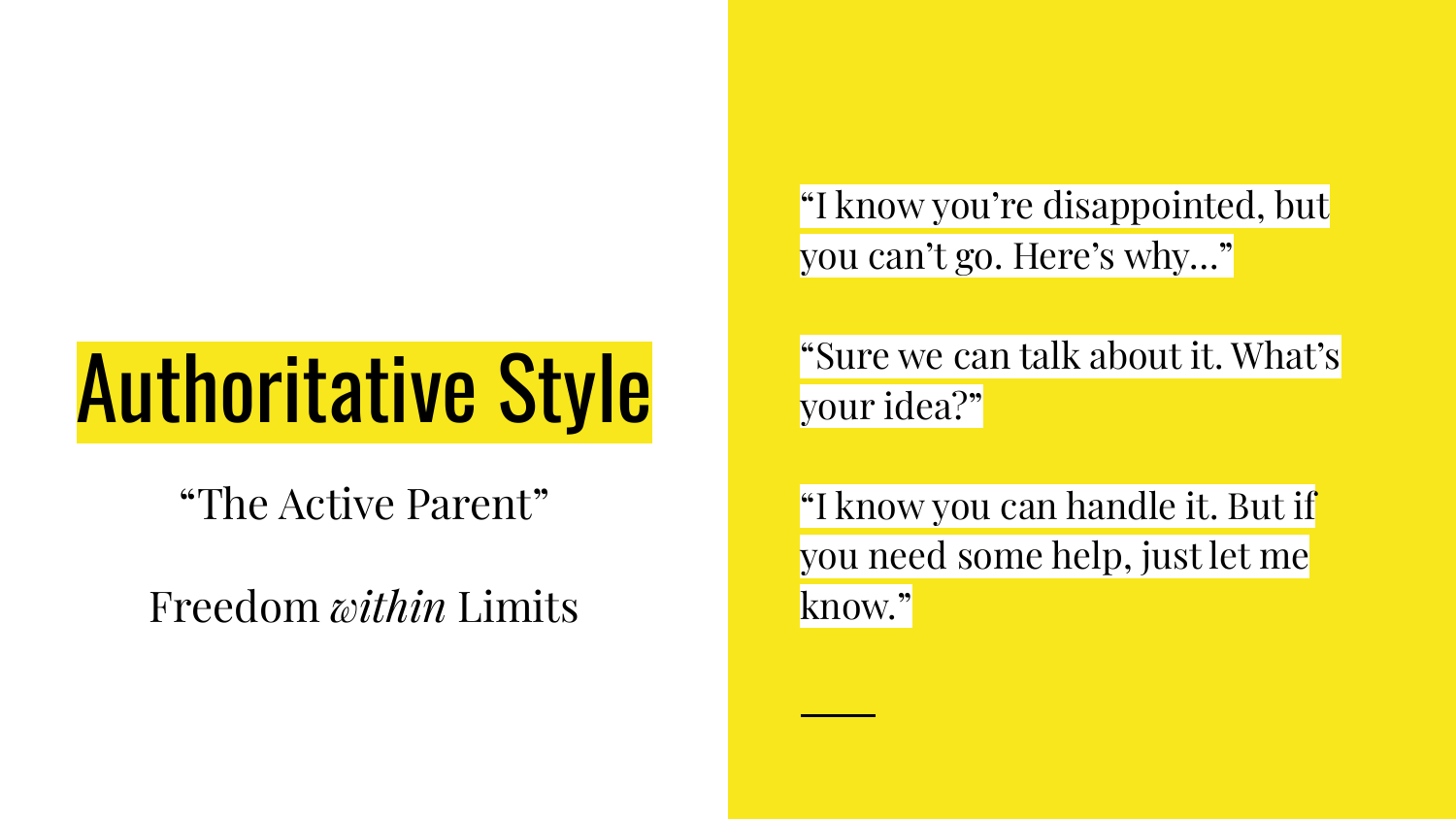### Parenting Perspectives & Adolescent Substance Use

- Excessive parental substance use is likely to have a negative impact on adolescent experimentation and use.
- Supplying and allowing teens to have alcohol contributes to increased adolescent drinking.
- Parental rules concerning substance use and familial history contribute to adolescent substance use.
- Know the law.

Adapted from BMJ Open Access, (2016) and Handbook of Early Childhood Intervention, (2000)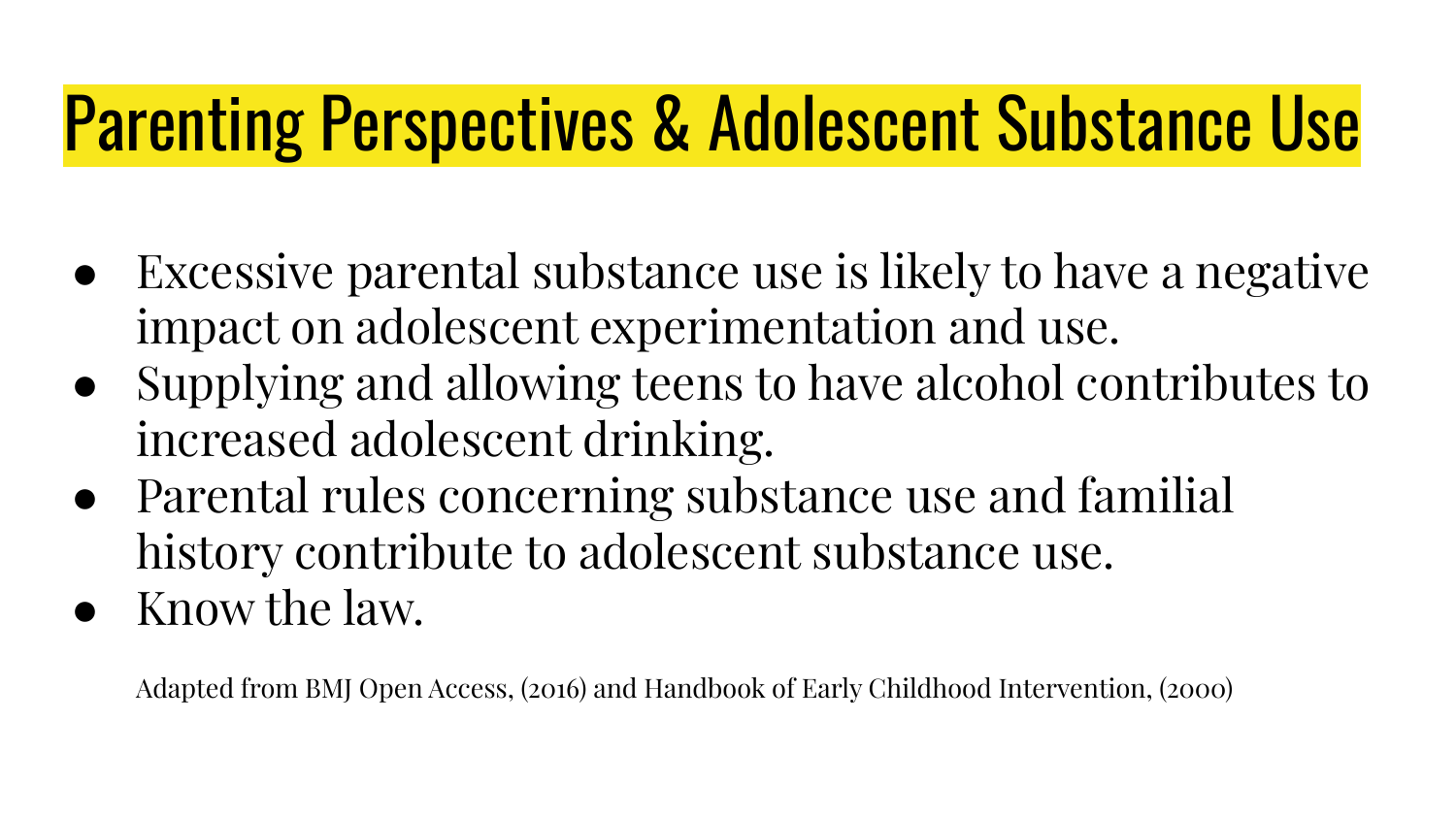### Marijuana + Legalization

- On 3-31-2021, Governor Cuomo legalized adult-use of marijuana.
	- $\circ$  Can grow your own plants  $\mathcal{C}$  have up to 5 pounds in your home at any given time
	- Research equates that to approximately 250 joints
	- Can smoke or vape marijuana anywhere smoking tobacco is allowed
- Marijuana is an addictive substance.
- The percentage of traffic deaths involving marijuana have doubled in some states where marijuana is legalized.

[SAM - Smart Approaches to Marijuana, 2021](https://learnaboutsam.org/)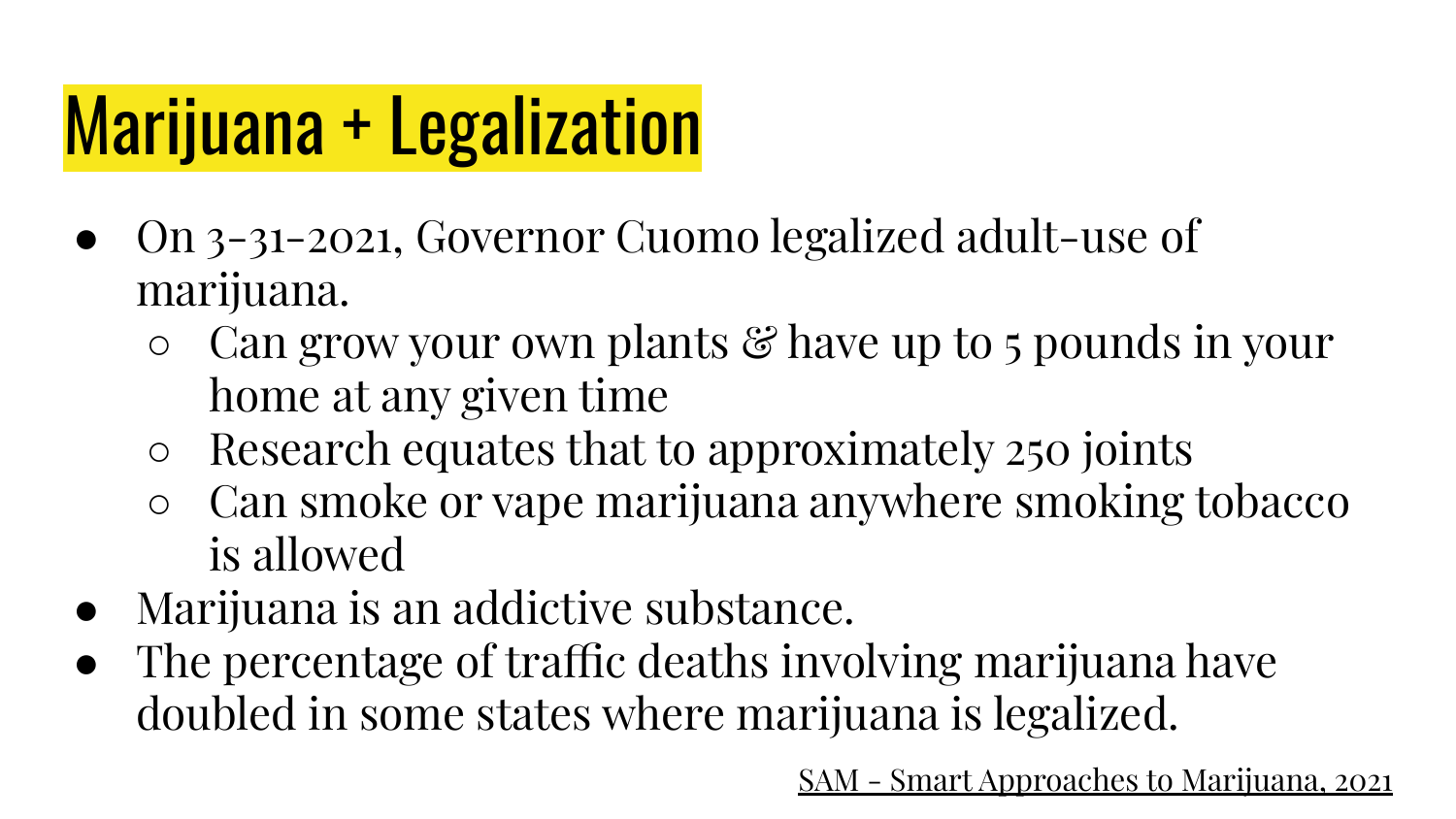### Substance Use with Medication and Prescriptions

- Everyday 2000 teenagers use a prescription drug to get high for the first time.
- 12 to 17 year olds abuse prescription drugs more than they abuse illegal substances.
- Secure prescriptions and over-the-counter drugs tightly in a locked cabinet and properly dispose of expired medications.
- The Harrison Youth Council is offering deterra bags.

Adapted from Office of Addictions Services and Supports, (2020)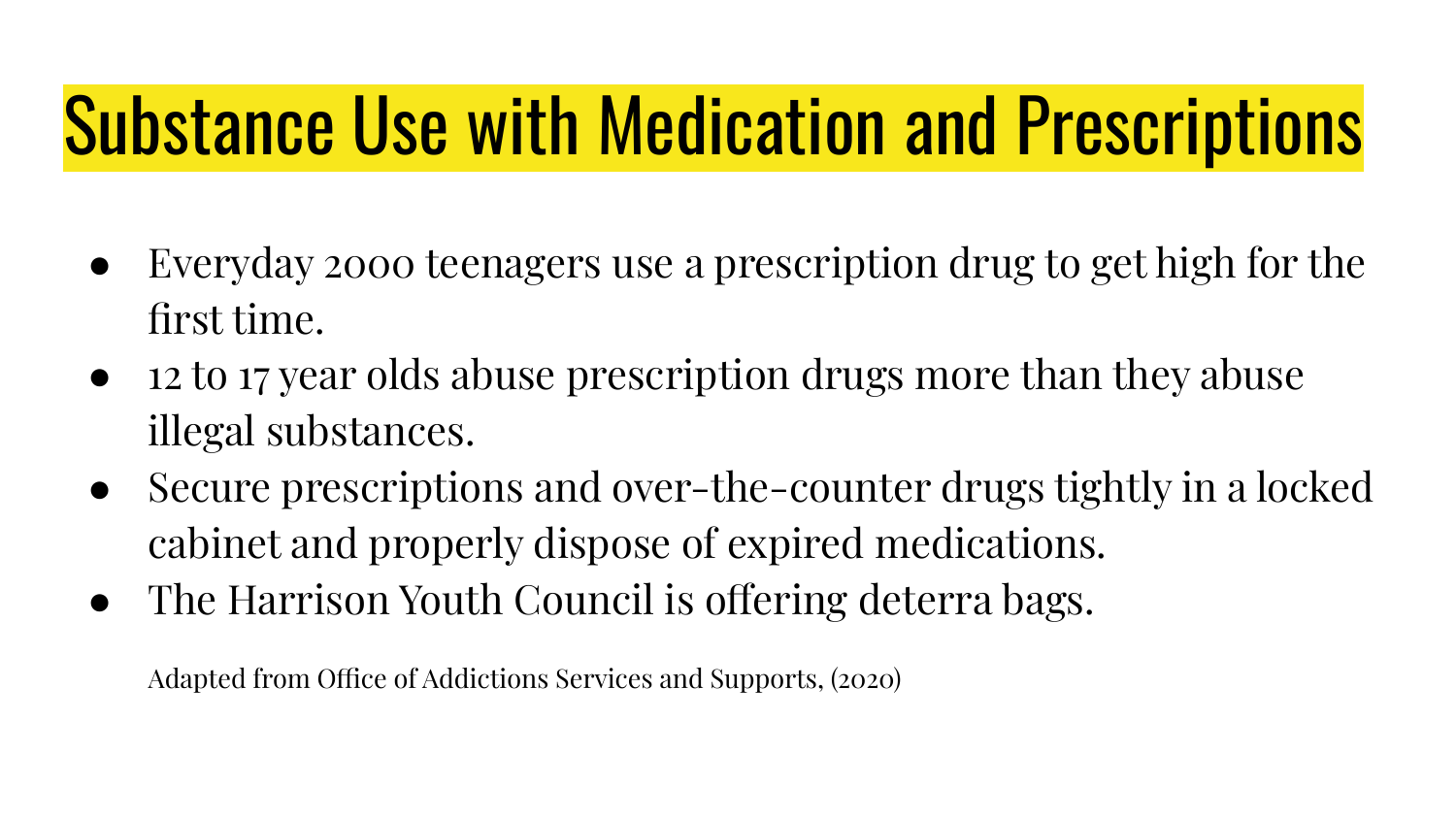# Deterra Bags

- Eco-friendly way to dispose of unused and unwanted pills, liquids, and patches
- Just add the medication into the pouch, some water and let it dissolve
- Multiple sizes



deterrasystem.com, (2021)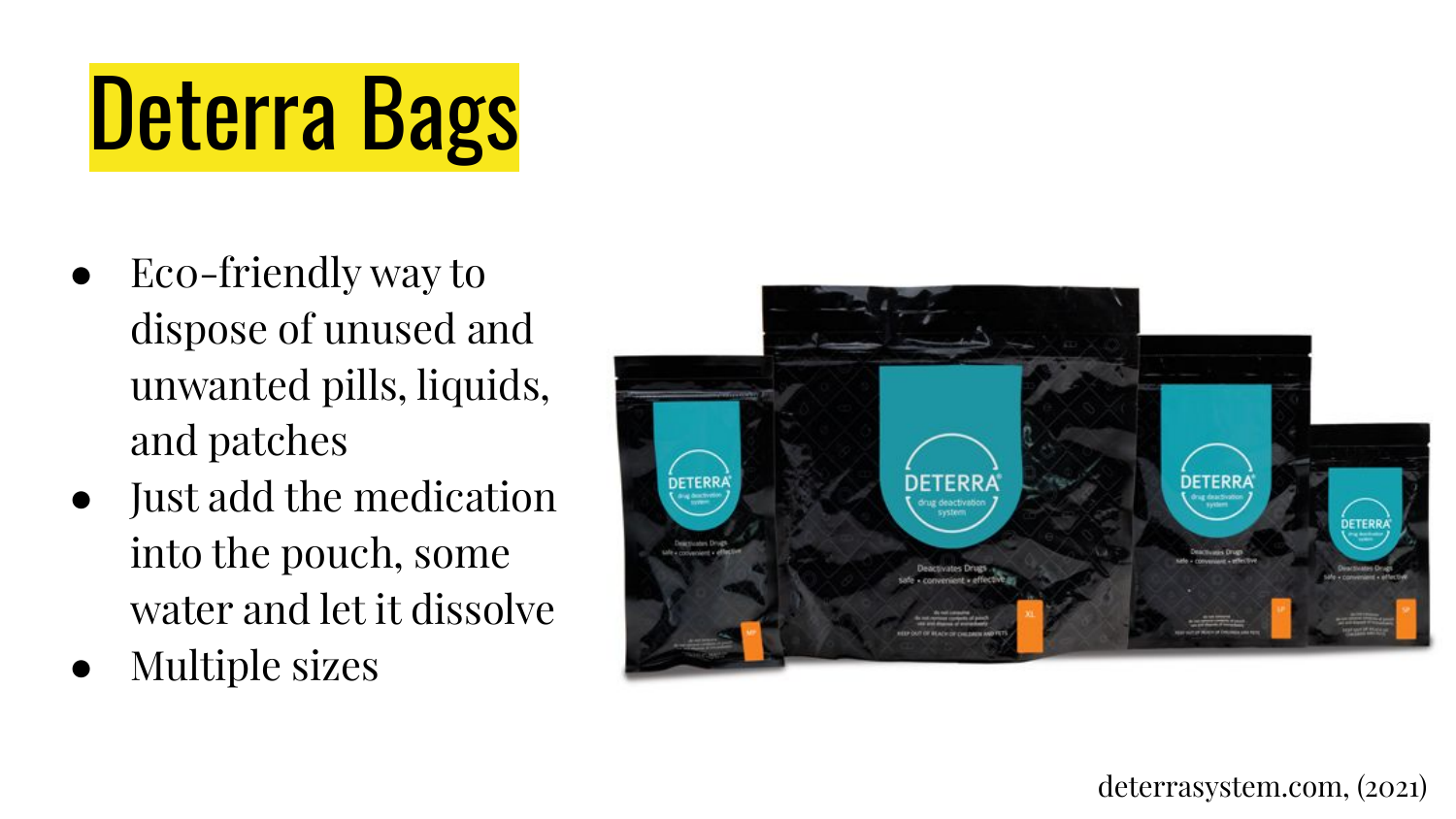# Questions?

Please complete our survey by clicking the link in the chat box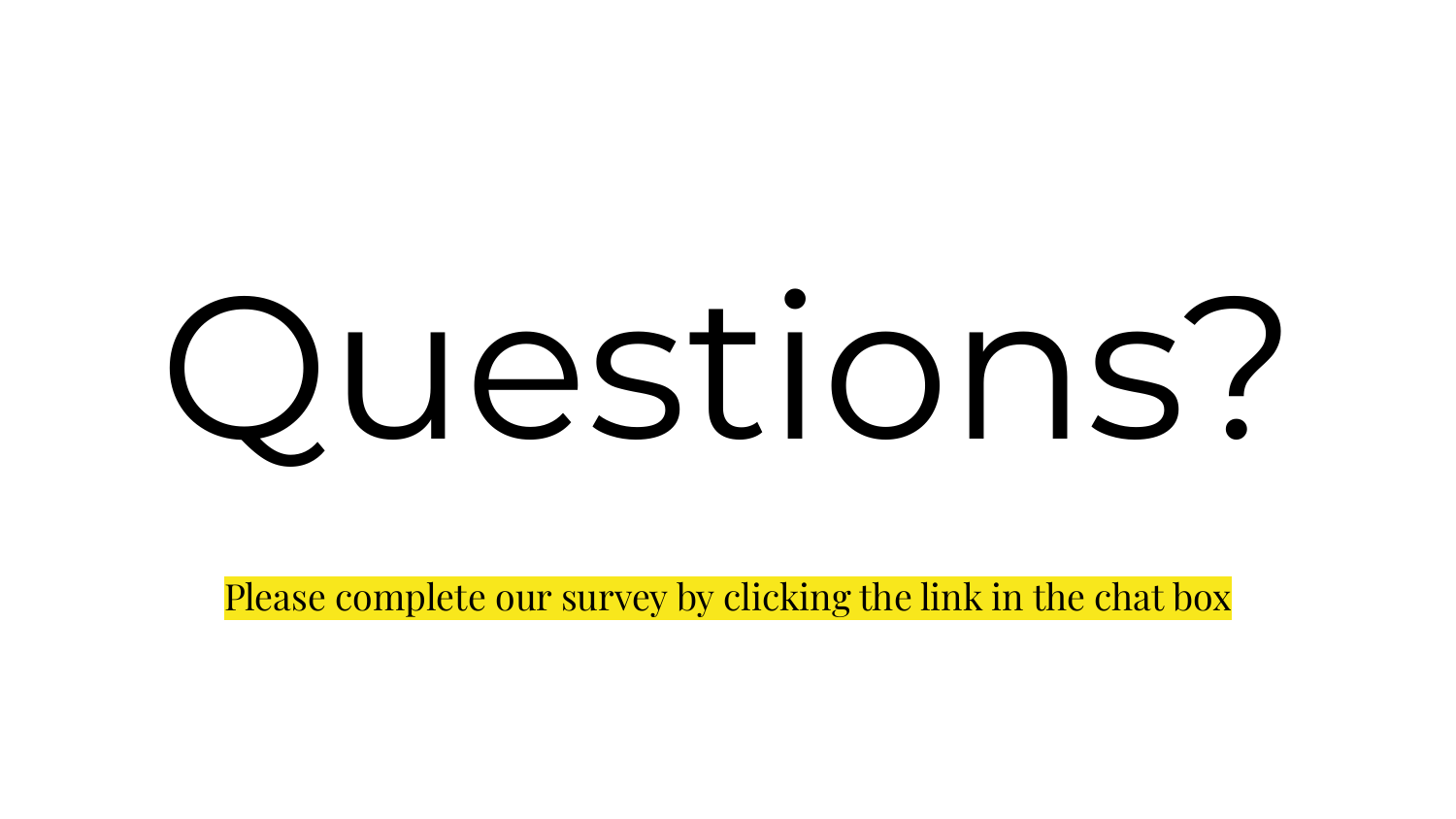### **References**

Cole, Elle (November, 2020). Tips from Educators for Parents Navigating Virtual School, Healthline.com.

Conway, K., Swendsen, J,, Husky, M.,et al ( 2016). Alcohol and Illicit Drug Use: Results from the National Comorbidity Survey-Adolescent Supplement, *Journal of American Child and Adolescent Psychiatry.*

Dewey, Stephen, Ph.D, (2019). Neuroscientist and and Research Professor, NYU School of Medicine.

Deterra Drug Deactivation System, (2021). Deterrasystem.com, Retrieved January 2021 from https://deterrasystem.com/science-and-research/

Helping Parents through COVID-19 and Beyond, (September, 2020). Childmind.org

How to Use Rewards, (November, 2019). Childmind.org

Leventhal, A., Golsenson, N., Juuhan, C., et al, (November, 2019). Flavored E-Cigarette Use and Progression of Vaping in Adolescents, *Official Journal of American Academy of Pediatrics.*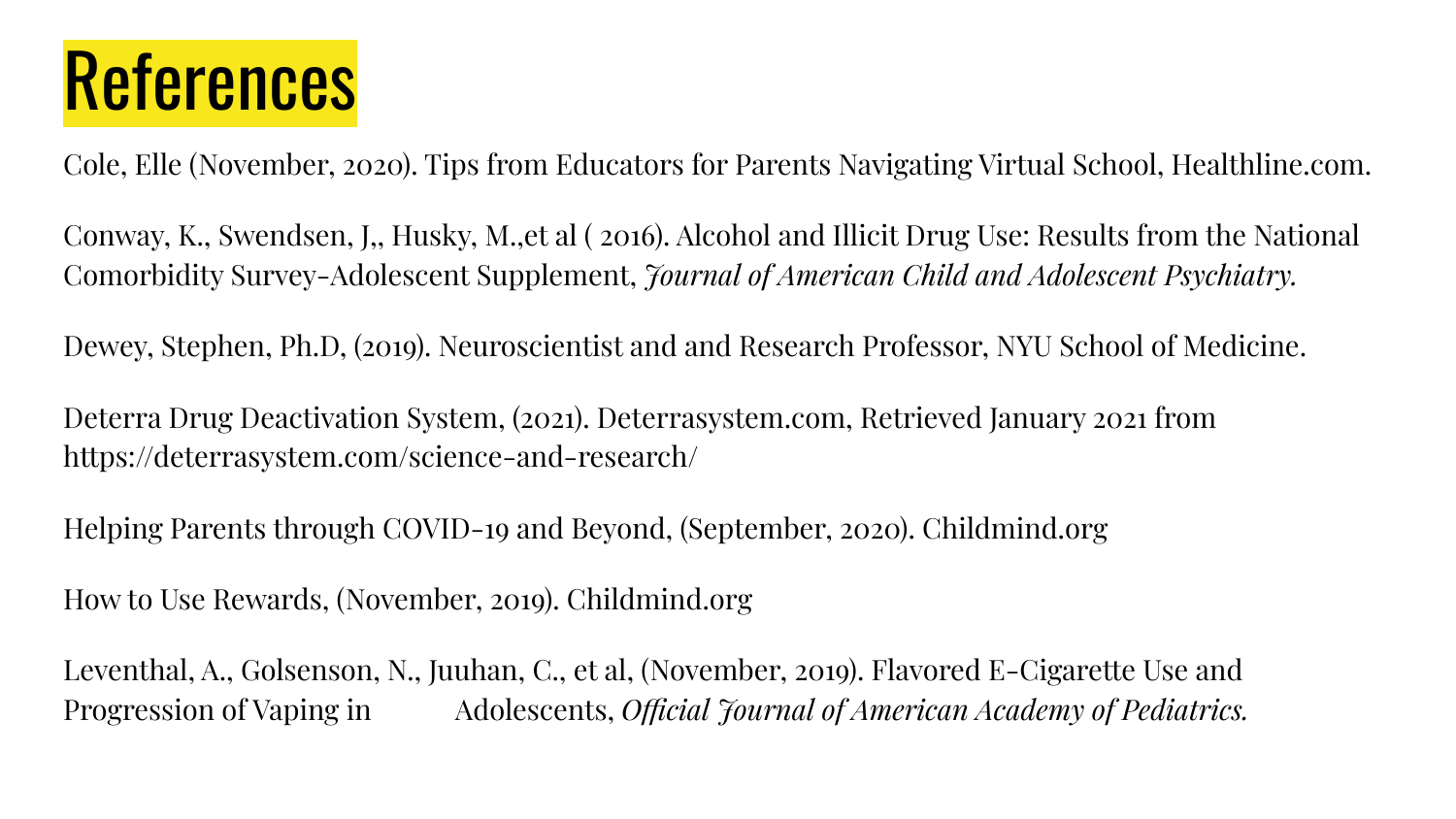### References (continued)

Mich, Robert (2018). Annual Survey of Drugs, Alcohol, and Cigarette Use, University of Michigan.

Miller, Caroline (2020). Mental Health Disorders and Teen Substance Use, Child Mind Institute. https://childmind.org/article/mental-health-disorders-and-substance-use/

National Center of Birth Defects and Developmental Disabilities (February, 2020). CDC and Prevention.

National Institute of Drug Abuse at University of Michigan (2019). Monitoring the Future: National Survey Results of Drug Use 1975-2019, Vol 11- Secondary Schools.

Office of Addiction Services and Supports (2020). https://oasas.ny.gov/public-awareness

Osofsky, Joy and Thompson M. Dewanna (2000). *Handbook of Early Childhood Intervention,* 2nd edition, Chapter 3.

Richter, Linda (August, 2020). The Effects of COVID-19-Pandemic on the Risk of Substance Use, *Journal of Adolescent Health.*